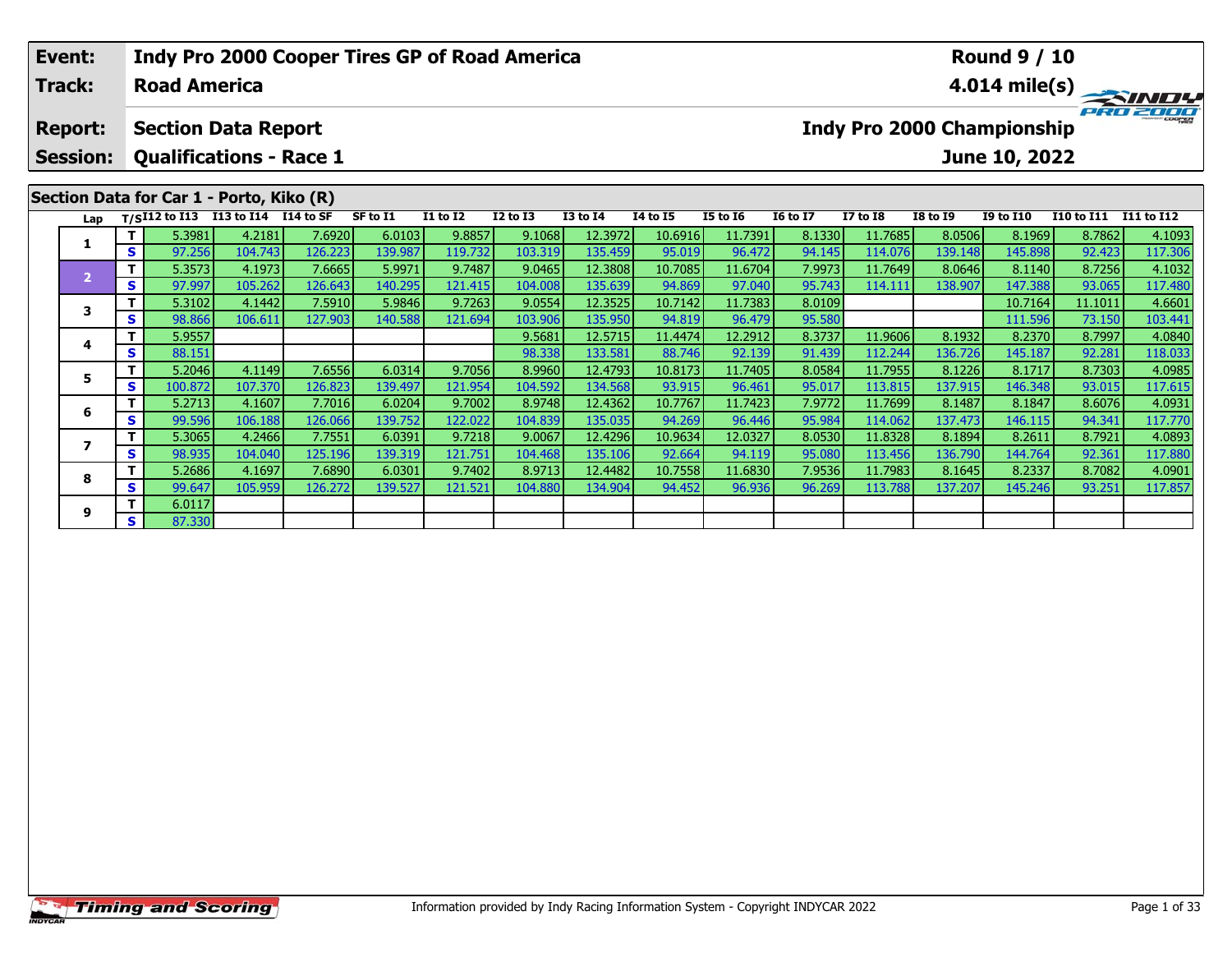# **Event: Indy Pro 2000 Cooper Tires GP of Road America Round 9 / 10Track:Road America4.014 mile(s)** PRO 2000 **Section Data Report Report: Indy Pro 2000 Championship Session: Qualifications - Race 1 June 10, 2022 Section Data for Car 1 - Porto, Kiko (R) Lap T/SLap PI to PO PO to SF SF to PI PIA to PO T** 126.1834 131.6639<br>**S** 114.519 103.357

**1**

**3**

**4**

**5**

**6**

**7**

**8**

**9 TS**

**<sup>T</sup>** 125.5427 **<sup>S</sup>** 115.103

**<sup>T</sup>** 125.7222 **<sup>S</sup>** 114.939

**<sup>T</sup>** 125.5654 **<sup>S</sup>** 115.083

**<sup>T</sup>** 126.7192 **<sup>S</sup>** 114.035

**T** 136.6366 1051.6631 151.6631 **S** 105.758

**R T** 125.7043 152.8963<br>**S** 114.955 93.495

**T** 287.5105 145.9748 126.4389 161.4635<br>S 50.260 6.791 107.628 9.425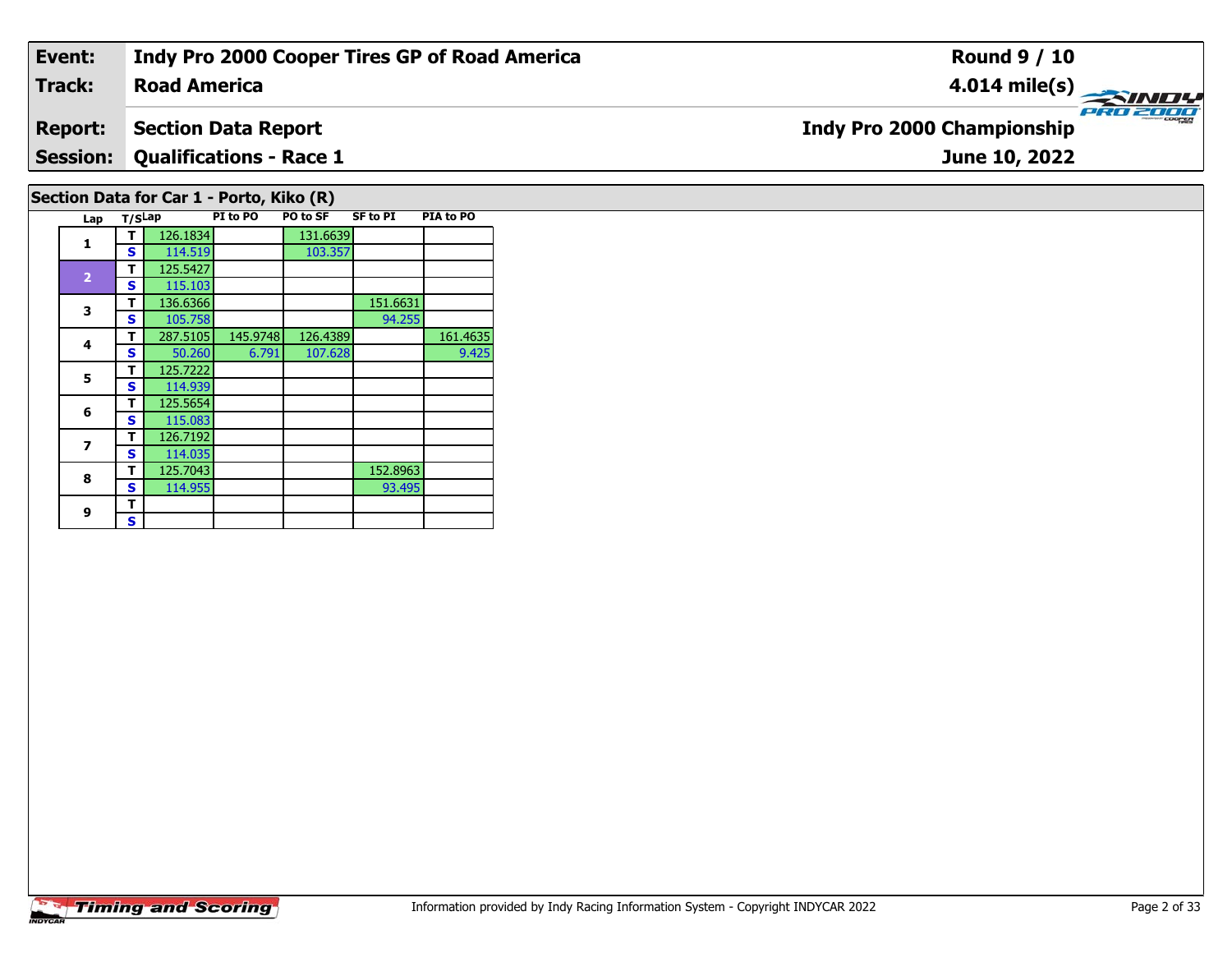| Event:          |     |                     |                                      | <b>Indy Pro 2000 Cooper Tires GP of Road America</b> |          |                 |              |              |                 |                 |                 |                 |                 | <b>Round 9 / 10</b>        |                   |                         |
|-----------------|-----|---------------------|--------------------------------------|------------------------------------------------------|----------|-----------------|--------------|--------------|-----------------|-----------------|-----------------|-----------------|-----------------|----------------------------|-------------------|-------------------------|
| <b>Track:</b>   |     | <b>Road America</b> |                                      |                                                      |          |                 |              |              |                 |                 |                 |                 |                 |                            |                   | $4.014 \text{ mile(s)}$ |
| <b>Report:</b>  |     |                     | <b>Section Data Report</b>           |                                                      |          |                 |              |              |                 |                 |                 |                 |                 | Indy Pro 2000 Championship |                   | PRO ZOOS                |
| <b>Session:</b> |     |                     | <b>Qualifications - Race 1</b>       |                                                      |          |                 |              |              |                 |                 |                 |                 |                 | June 10, 2022              |                   |                         |
|                 |     |                     |                                      | Section Data for Car 18 - Sundaramoorthy, Yuven (R)  |          |                 |              |              |                 |                 |                 |                 |                 |                            |                   |                         |
| Lap             |     |                     | $T/SI12$ to I13 I13 to I14 I14 to SF |                                                      | SF to I1 | <b>I1 to I2</b> | $I2$ to $I3$ | $I3$ to $I4$ | <b>I4 to I5</b> | <b>I5 to 16</b> | <b>16 to 17</b> | <b>I7 to I8</b> | <b>I8 to I9</b> | <b>I9 to I10</b>           | <b>I10 to I11</b> | I11 to I12              |
|                 |     | 5.6324              |                                      |                                                      |          |                 | 9.5857       | 12.6646      | 11.2938         | 12.0380         | 8.2666          | 12.0816         | 8.2444          | 8.3043                     | 8.8075            | 4.1164                  |
| л.              | s l | 93.211              |                                      |                                                      |          |                 | 98.158       | 132.599      | 89.953          | 94.077          | 92.624          | 111.119         | 135.877         | 144.011                    | 92.199            | 117.104                 |
| $\overline{2}$  |     | 5.4412              | 4.2041                               | 7.7008                                               | 6.0567   | 9.9384          | 9.0144       | 12.4931      | 10.8719         | 11.6960         | 8.0176          | 11.8295         | 8.1600          | 8.2115                     | 8.8384            | 4.1224                  |
|                 | S I | 96.486              | 105.092                              | 126.079                                              | 138.915  | 119.097         | 104.378      | 134.420      | 93.444          | 96.828          | 95.500          | 113.487         | 137.283         | 145.638                    | 91.877            | 116.933                 |

3 T | 5.4646 4.2141 7.7196 6.0389 9.8611 9.0590 12.4829 10.8198 11.6872 8.0185 11.8306 8.1935 8.2504 8.6922 4.0958<br>S 96.073 104.843 125.772 139.324 120.031 103.865 134.529 93.894 96.901 95.489 113.477 136.721 144.952 93.42

4 | **T** | 5.3790 | 4.1825 | 7.6934 | 6.0381 | 9.8528 | 9.2816 | 12.6392 | 10.8439 | 11.6758 | 8.0164 | 11.9533 | 8.2051 | 8.2788 | 8.9339 | 4.1268<br>- | S | 97.602 | 105.635 | 126.200 | 139.342 | 120.132 | 101.374 | 132.866

**4**

**5**

**5 T** 5.4360<br>**S** 96.578

117.693<br>4.1268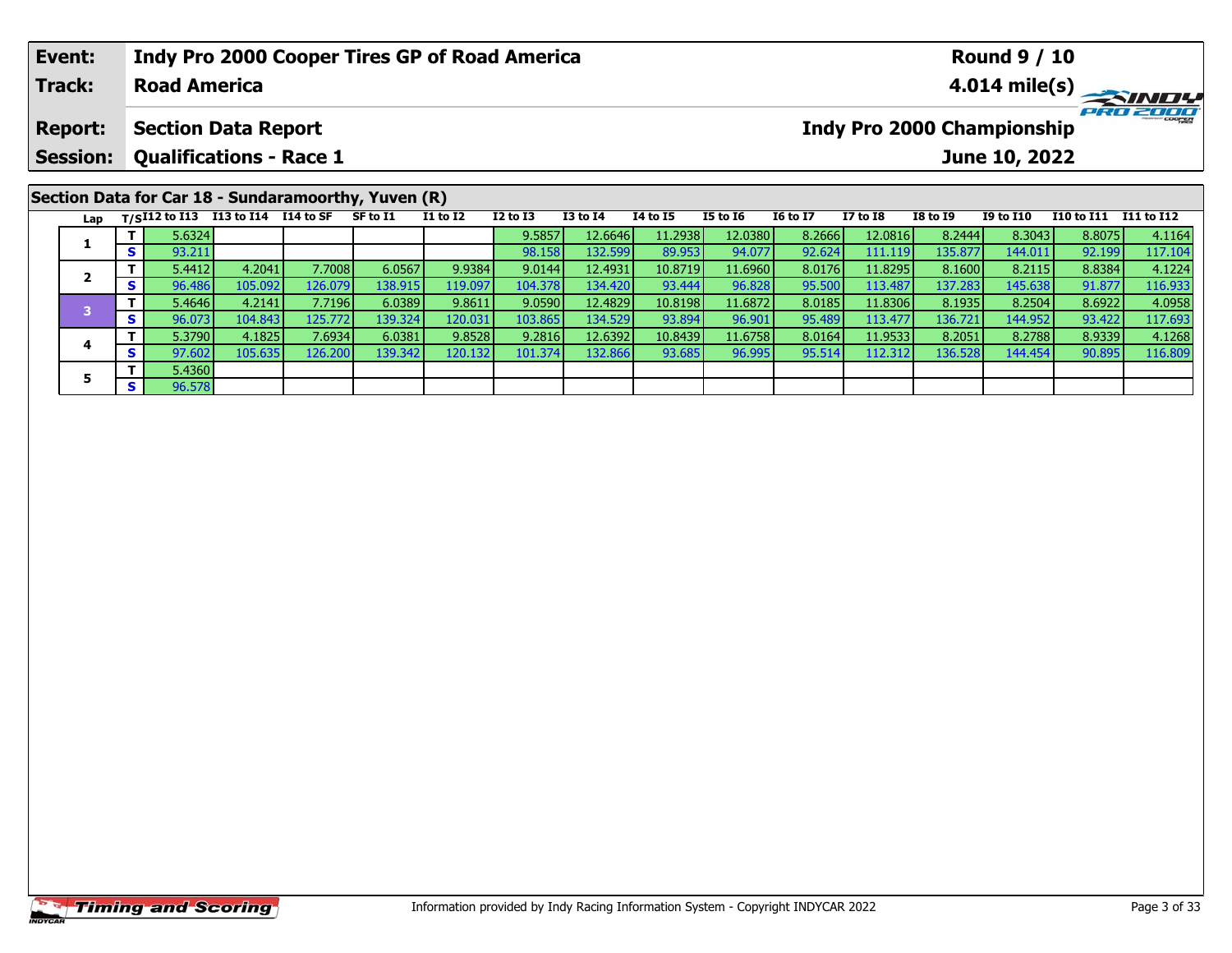| Event:         | Indy Pro 2000 Cooper Tires GP of Road America       | <b>Round 9 / 10</b>                           |
|----------------|-----------------------------------------------------|-----------------------------------------------|
| <b>Track:</b>  | <b>Road America</b>                                 |                                               |
| <b>Report:</b> | <b>Section Data Report</b>                          | PRO 2000<br><b>Indy Pro 2000 Championship</b> |
|                | <b>Session: Qualifications - Race 1</b>             | June 10, 2022                                 |
|                | Section Data for Car 18 - Sundaramoorthy, Yuven (R) |                                               |

# **Timing and Scoring**

**Lap T/SLap PI to PO PO to SF SF to PI PIA to PO** 

**4 T** 127.1006 256.3844<br> **S** 113.693 55.756

**T** 664.8356 523.9757 126.9263 539.6340<br>**S** 21.735 1.892 107.215 2.820

55.756

**1**

**2**

**4**

5  $\frac{1}{s}$ 

**a T** 126.5960<br>**S** 114.146

 **<sup>T</sup>** 126.4282 **<sup>S</sup>** 114.297127.1006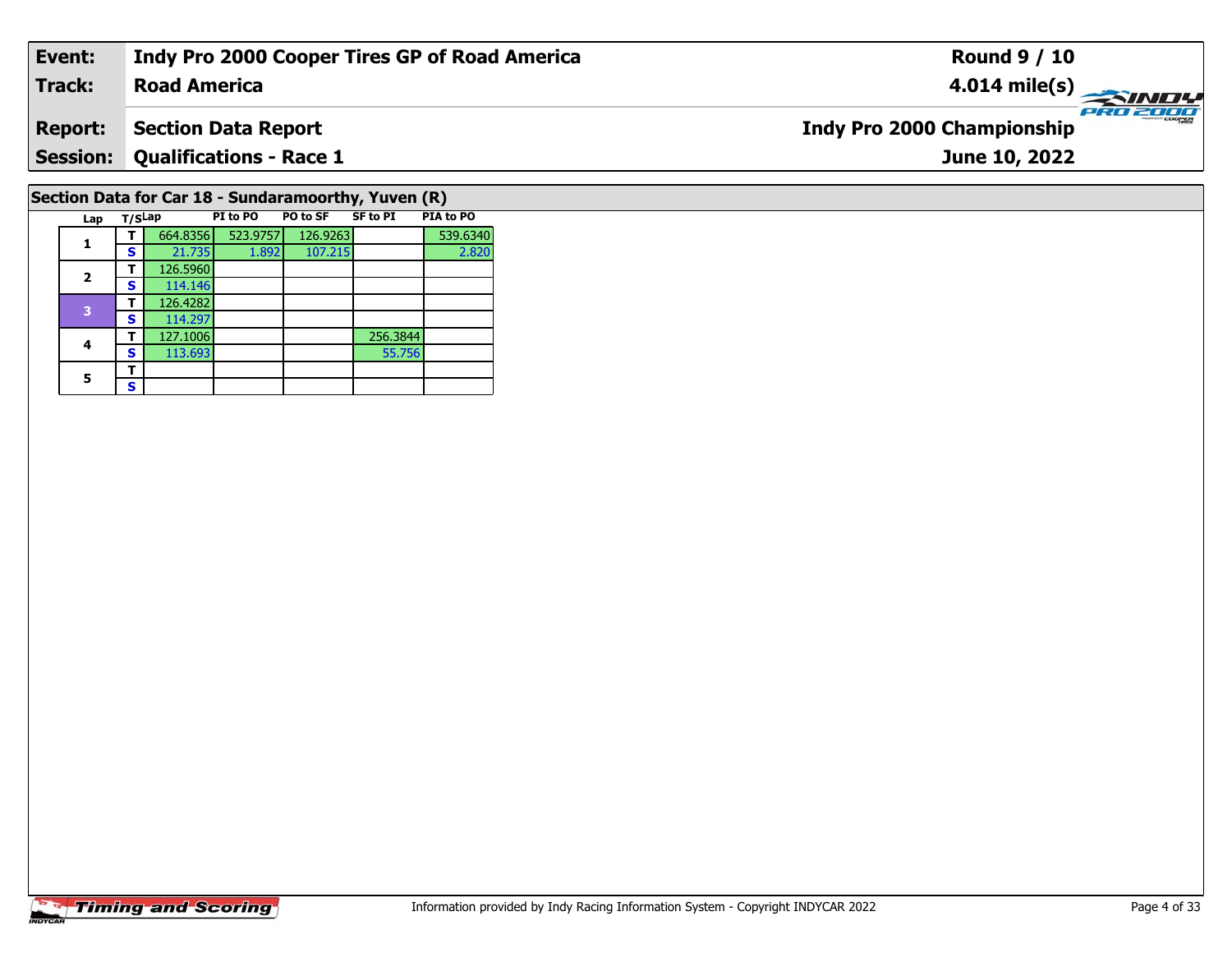| Event:<br><b>Track:</b> |    | <b>Road America</b>          |                                | Indy Pro 2000 Cooper Tires GP of Road America |          |                 |                 |                 |          |                 |                 |                 |                                   | <b>Round 9 / 10</b> |                   | $\overrightarrow{4.014}$ mile(s) |
|-------------------------|----|------------------------------|--------------------------------|-----------------------------------------------|----------|-----------------|-----------------|-----------------|----------|-----------------|-----------------|-----------------|-----------------------------------|---------------------|-------------------|----------------------------------|
| <b>Report:</b>          |    |                              | <b>Section Data Report</b>     |                                               |          |                 |                 |                 |          |                 |                 |                 | <b>Indy Pro 2000 Championship</b> |                     |                   |                                  |
| <b>Session:</b>         |    |                              | <b>Qualifications - Race 1</b> |                                               |          |                 |                 |                 |          |                 |                 |                 |                                   | June 10, 2022       |                   |                                  |
|                         |    |                              |                                | Section Data for Car 19 - Missig, Jordan (R)  |          |                 |                 |                 |          |                 |                 |                 |                                   |                     |                   |                                  |
| Lap                     |    | $T/SI12$ to $\overline{I13}$ | I13 to I14 I14 to SF           |                                               | SF to I1 | <b>I1 to I2</b> | <b>I2 to I3</b> | <b>I3 to I4</b> | 14 to 15 | <b>I5 to 16</b> | <b>16 to 17</b> | <b>I7 to I8</b> | <b>I8 to I9</b>                   | <b>I9 to I10</b>    | <b>I10 to I11</b> | <b>I11 to I12</b>                |
| 1                       |    | 5.5138                       | 4.1551                         | 7.5781                                        | 5.9239   | 9.8505          | 9.0774          | 12.2674         | 10.7881  | 11.7825         | 8.0699          | 11.6946         | 7.9767                            | 8.0276              | 8.7276            | 4.0847                           |
|                         | S  | 95.216                       | 106.332                        | 128.120                                       | 142.029  | 120.160         | 103.654         | 136.893         | 94.169   | 96.117          | 94.881          | 114.797         | 140.437                           | 148.975             | 93.043            | 118.012                          |
| $\overline{\mathbf{z}}$ |    | 5.4511                       | 4.1690                         | 7.5593                                        | 5.9205   | 9.6971          | 9.1605          | 12.3163         | 10.6952  | 11.8499         | 8.0667          | 11.9725         | 8.0831                            | 8.0793              | 8.7999            | 4.1045                           |
|                         | S  | 96.311                       | 105.977                        | 128.439                                       | 142.110  | 122.061         | 102.714         | 136.349         | 94.987   | 95.570          | 94.919          | 112.132         | 138.589                           | 148.021             | 92.279            | 117.443                          |
| 3                       |    | 5.4722                       | 4.1346                         | 7.5499                                        | 5.9420   | 9.8642          | 9.2251          | 12.3892         | 10.8139  | 11.6893         | 8.0919          | 11.8426         | 9.1092                            | 9.1848              | 9.4476            | 4.1320                           |
|                         | S  | 95.939                       | 106.859                        | 128.599                                       | 141.596  | 119.993         | 101.994         | 135.547         | 93.945   | 96.883          | 94.623          | 113.362         | 122.978                           | 130.205             | 85.953            | 116.662                          |
| 4                       |    | 5.5115                       | 4.2010                         | 7.6241                                        | 5.9746   | 9.8584          | 9.0670          | 12.3529         | 10.8039  | 11.7566         | 8.0991          | 11.8124         | 8.1084                            | 8.1603              | 8.9473            | 4.1141                           |
|                         | S. | 95.255                       | 105.170                        | 127.347                                       | 140.823  | 120.064         | 103.773         | 135.945         | 94.032   | 96.329          | 94.539          | 113.652         | 138.156                           | 146.552             | 90.759            | 117.169                          |
| 5                       |    | 5.4792                       |                                |                                               |          |                 | 9.7688          | 12.6885         | 11.1153  | 12.0388         | 8.2908          | 12.0364         | 8.1443                            | 8.1557              | 8.7761            | 4.0717                           |
|                         | S  | 95.817                       |                                |                                               |          |                 | 96.318          | 132.350         | 91.397   | 94.071          | 92.353          | 111.537         | 137.547                           | 146.635             | 92.529            | 118.389                          |
| 6                       |    | 5.3451                       | 4.0803                         | 7.5599                                        | 5.9741   | 9.7925          | 8.9950          | 12.3709         | 10.7562  | 11.6228         | 7.9948          | 11.6958         | 8.0721                            | 8.1377              | 8.8176            | 4.0930                           |
|                         | S  | 98.221                       | 108.281                        | 128.429                                       | 140.835  | 120.872         | 104.604         | 135.747         | 94.449   | 97.438          | 95.772          | 114.785         | 138.778                           | 146.959             | 92.094            | 117.773                          |
|                         | Τ. | 5.3564                       | 4.1063                         | 7.5881                                        | 5.9632   | 9.7329          | 8.9736          | 12.3504         | 10.6597  | 11.5905         | 7.9563          | 11.7283         | 8.0989                            | 8.1247              | 8.8175            | 4.1188                           |

**<sup>T</sup>** 5.3564 4.1063 7.5881 5.9632 9.7329 8.9736 12.3504 10.6597 11.5905 7.9563 11.7283 8.0989 8.1247 8.8175 4.1188 **<sup>S</sup>** 98.014 107.595 127.952 141.093 121.612 104.853 135.973 95.304 97.709 96.236 114.467 138.318 147.194 92.095 117.035

8 T | 5.3855 4.1408 7.5910 5.9739 9.6774 8.9828 12.3820 10.7255 11.6263 7.9986 11.7276 8.1024 8.1266 8.7039 4.0888<br>- S 97.484 106.699 127.903 140.840 122.309 104.746 135.626 94.719 97.408 95.727 114.474 138.259 147.160 93.

**8**

**9**

**<sup>T</sup>** 5.3924 **<sup>S</sup>** 97.359

117.035<br>4.0888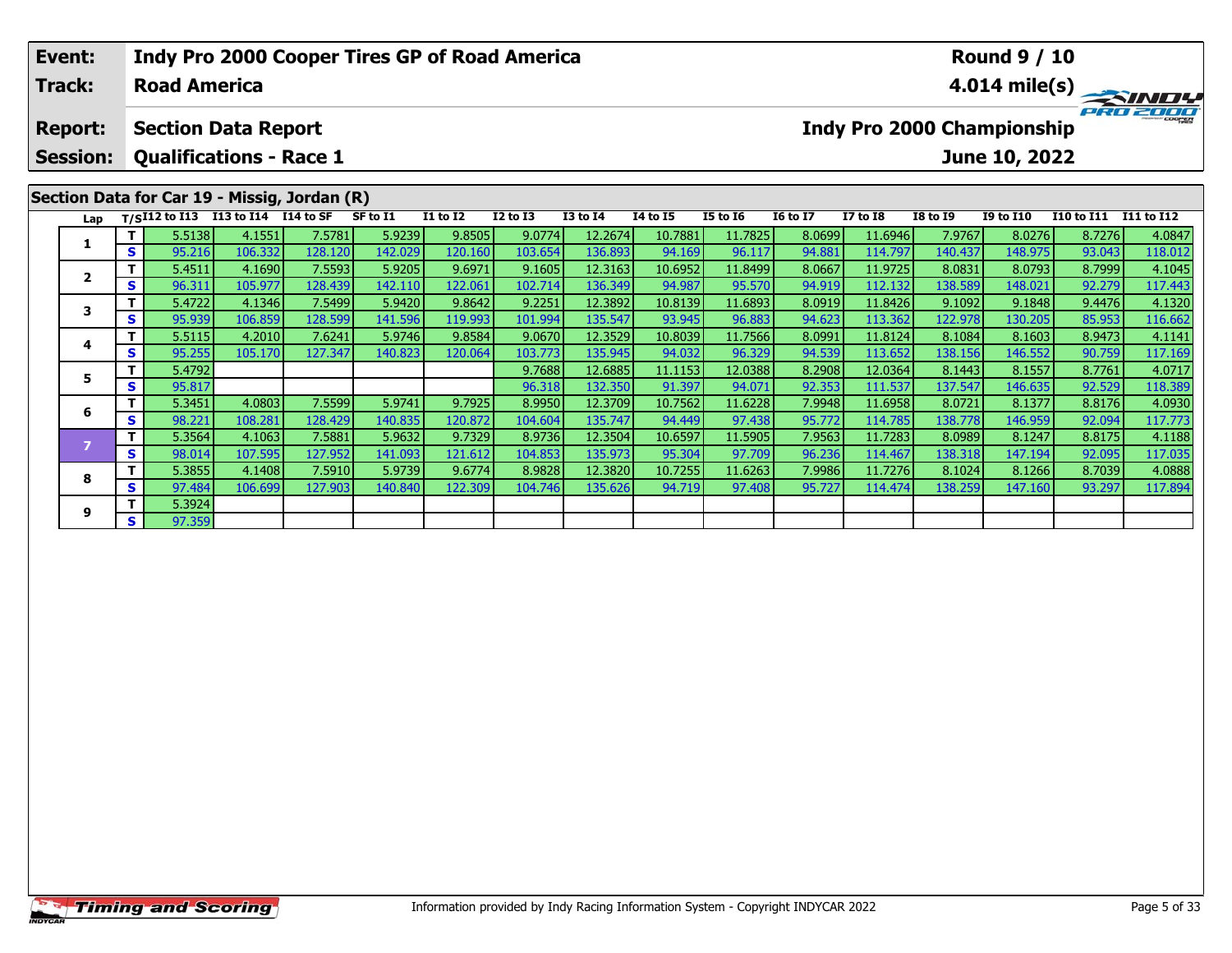### **Event: Indy Pro 2000 Cooper Tires GP of Road America Round 9 / 10Road America4.014 mile(s) Track:** PRO 2000 **Indy Pro 2000 Championship Report: Section Data Report Qualifications - Race 1 Session:June 10, 2022 Section Data for Car 19 - Missig, Jordan (R)**

| Lap            | T/SLap |          | PI to PO | <b>PO to SF</b> | <b>SF to PI</b> | PIA to PO |
|----------------|--------|----------|----------|-----------------|-----------------|-----------|
| 1              | т      | 125.5179 |          | 131.5949        |                 |           |
|                | S      | 115.126  |          | 103.411         |                 |           |
| $\overline{2}$ | т      | 125.9249 |          |                 |                 |           |
|                | s      | 114.754  |          |                 |                 |           |
| 3              | т      | 128.8885 |          |                 |                 |           |
|                | S      | 112.116  |          |                 |                 |           |
| 4              | т      | 126.3916 |          |                 | 138.7099        |           |
|                | S      | 114.330  |          |                 | 103.057         |           |
| 5              | т      | 217.5551 | 78.2761  | 126.6094        |                 | 94.0108   |
|                | S      | 66.422   | 12.665   | 107.483         |                 | 16.187    |
| 6              | т      | 125.3078 |          |                 |                 |           |
|                | S      | 115.319  |          |                 |                 |           |
| 7              | т      | 125.1656 |          |                 |                 |           |
|                | S      | 115.450  |          |                 |                 |           |
| 8              | т      | 125.2331 |          |                 | 202.8851        |           |
|                | S      | 115.388  |          |                 | 70.459          |           |
| 9              | т      |          |          |                 |                 |           |
|                | S      |          |          |                 |                 |           |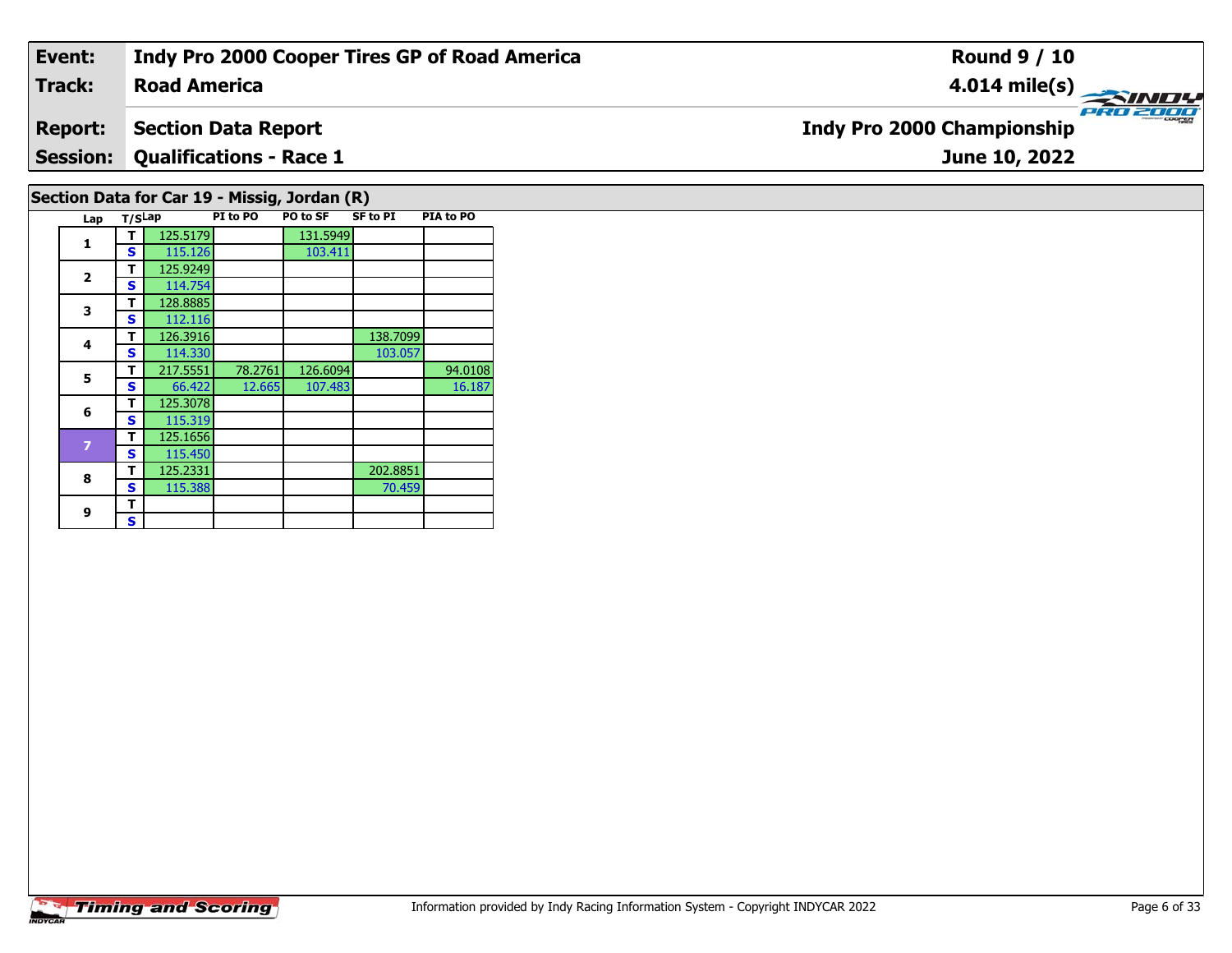# **Event:Round 9 / 10 Indy Pro 2000 Cooper Tires GP of Road America Track:Road America4.014 mile(s)** PRO 2000 **Report: Section Data Report Indy Pro 2000 Championship Session: Qualifications - Race 1 June 10, 2022 Section Data for Car 2 - Browne, Jonathan (R) Lap T/SI12 to I13 I13 to I14 I14 to SF SF to I1 I1 to I2 I2 to I3 I3 to I4 I4 to I5 I5 to I6 I6 to I7 I7 to I8 I8 to I9 I9 to I10 I10 to I11 I11 to I12**  1 | T | 5.4673 |4.1069 | 7.5732 | 5.9543 | 9.9373 | 9.1337 | 12.3138 | 10.6942 | 11.6821 | 8.0642 | 11.8514 | 8.0162 | 8.0438 | 8.7336 | 4.0795<br>1 | S | 96.025 | 107.579 | 128.203 | 141.304 | 119.110 | 103.015 | 136.377 | 9 **1**2 | T | 5.3507| 4.1156| 7.5141| 5.8874| 9.8701| 9.1624| 12.2380| 10.7432| 11.7474| 8.0961| 11.9182| 8.0363| 8.0915| 8.8065| 4.0848<br>2 | S | 98.118| 107.352| 129.212| 142.909| 119.921| 102.692| 137.222| 94.563| 96.404| 94.57 **2**3 T | 5.4349 4.1448 7.5452 5.9183 9.8933 9.2706 12.3597 10.6761 11.8165 8.0769 12.0897 8.1109 8.1133 9.5275 4.4005<br>S S 96.598 106.596 128.679 142.163 119.640 101.494 135.870 95.157 95.841 94.799 111.045 138.114 147.401 85. **3 <sup>T</sup>** 5.7425 9.8243 12.7759 11.3299 11.9884 8.2798 11.9721 8.0984 8.1173 8.7980 4.0764 **<sup>S</sup>** 91.424 95.774 131.444 89.666 94.466 92.476 112.136 138.327 147.328 92.299 118.253**4**118.253 **<sup>T</sup>** 5.2848 4.0580 7.5676 5.9842 9.8492 8.9711 12.3929 10.7435 11.6521 7.9930 11.7506 8.0410 8.0565 8.7847 4.0661 **<sup>S</sup>** 99.342 108.876 128.298 140.598 120.176 104.882 135.506 94.560 97.193 95.794 114.249 139.314 148.440 92.439 118.552**5**

**<sup>T</sup>** 5.3469 4.1320 7.6228 5.9846 9.7760 9.0033 12.3438 10.6365 11.6618 8.0274 11.8604 8.0937 8.1307 8.7946 4.0604 **<sup>S</sup>** 98.188 106.926 127.369 140.588 121.076 104.507 136.045 95.512 97.112 95.384 113.192 138.407 147.086 92.335 118.719

7 | T | 5.3248| 4.1486| 7.6386| 6.0004| 9.8085| 9.0178| 12.3461| 10.7221| 11.5929| 7.9929| 11.8410| 8.0467| 8.0358| 8.6878| 4.0473<br>7 | S | 98.595| 106.498| 127.106| 140.218| 120.675| 104.339| 136.020| 94.749| 97.689| 95.79

**6**

**7**

**8**

**T** 5.9290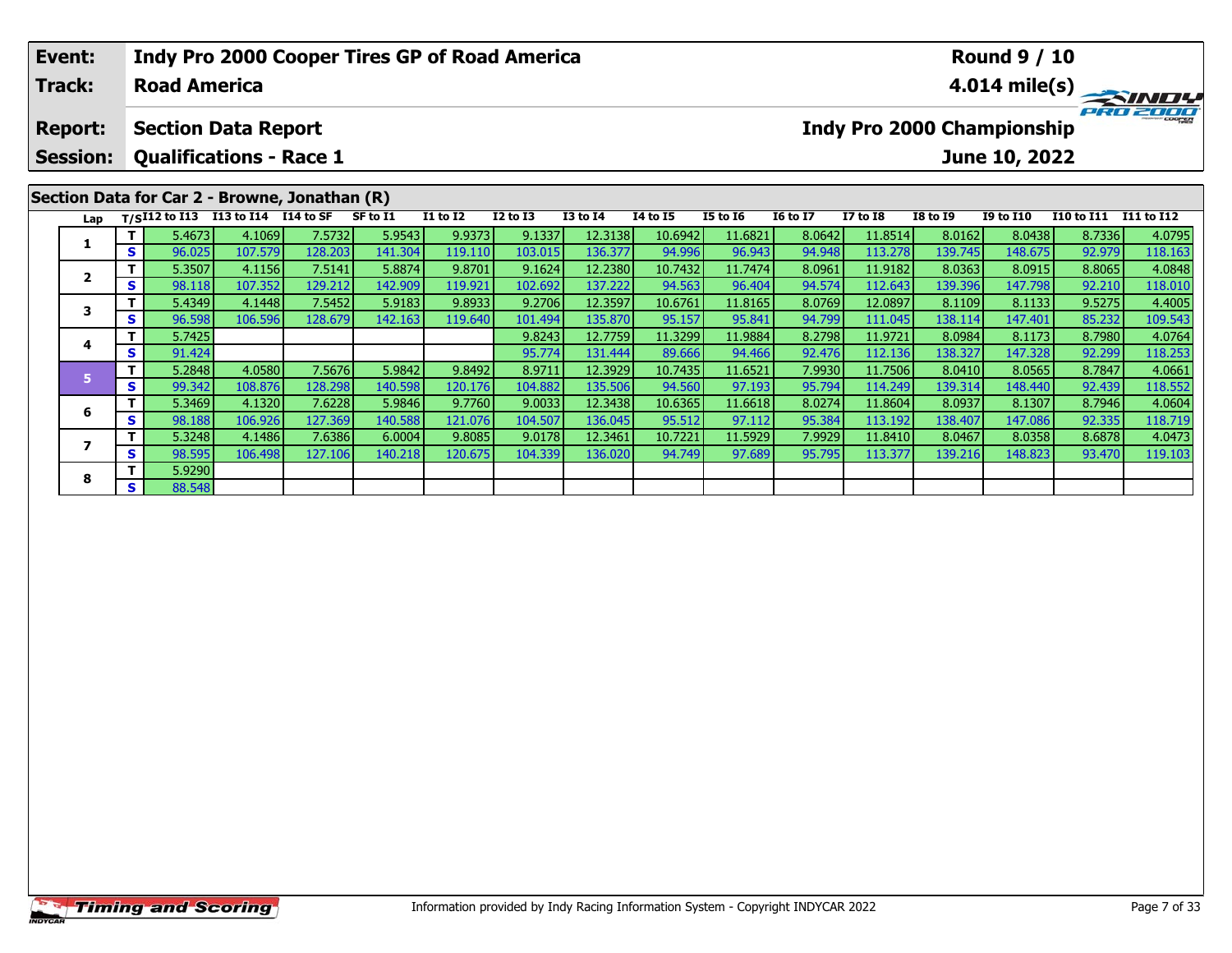#### **Event: Indy Pro 2000 Cooper Tires GP of Road America Round 9 / 10Road America4.014 mile(s) Track:** PRO 200 **Indy Pro 2000 Championship Report: Section Data Report Qualifications - Race 1 Session:June 10, 2022 Section Data for Car 2 - Browne, Jonathan (R)**

| Lap          | T/SLap |          | PI to PO | PO to SF | <b>SF to PI</b> | PIA to PO |
|--------------|--------|----------|----------|----------|-----------------|-----------|
| 1            |        | 125.6515 |          | 129.7214 |                 |           |
|              | S      | 115.004  |          | 104.905  |                 |           |
|              | т      | 125.6623 |          |          |                 |           |
| $\mathbf{2}$ | S      | 114.994  |          |          |                 |           |
| 3            | т      | 127.3782 |          |          | 140.9553        |           |
|              | S      | 113.445  |          |          | 101.415         |           |
| 4            | т      | 365.5542 | 225.6627 | 126.0999 |                 | 241.1429  |
|              | S      | 39.530   | 4.393    | 107.918  |                 | 6.311     |
| 5            | т      | 125.1953 |          |          |                 |           |
|              | S      | 115.423  |          |          |                 |           |
| 6            | т      | 125.4749 |          |          |                 |           |
|              | S      | 115.166  |          |          |                 |           |
| 7            | т      | 125.2513 |          |          | 196.5927        |           |
|              | S      | 115.371  |          |          | 72.714          |           |
| 8            | т      |          |          |          |                 |           |
|              | S      |          |          |          |                 |           |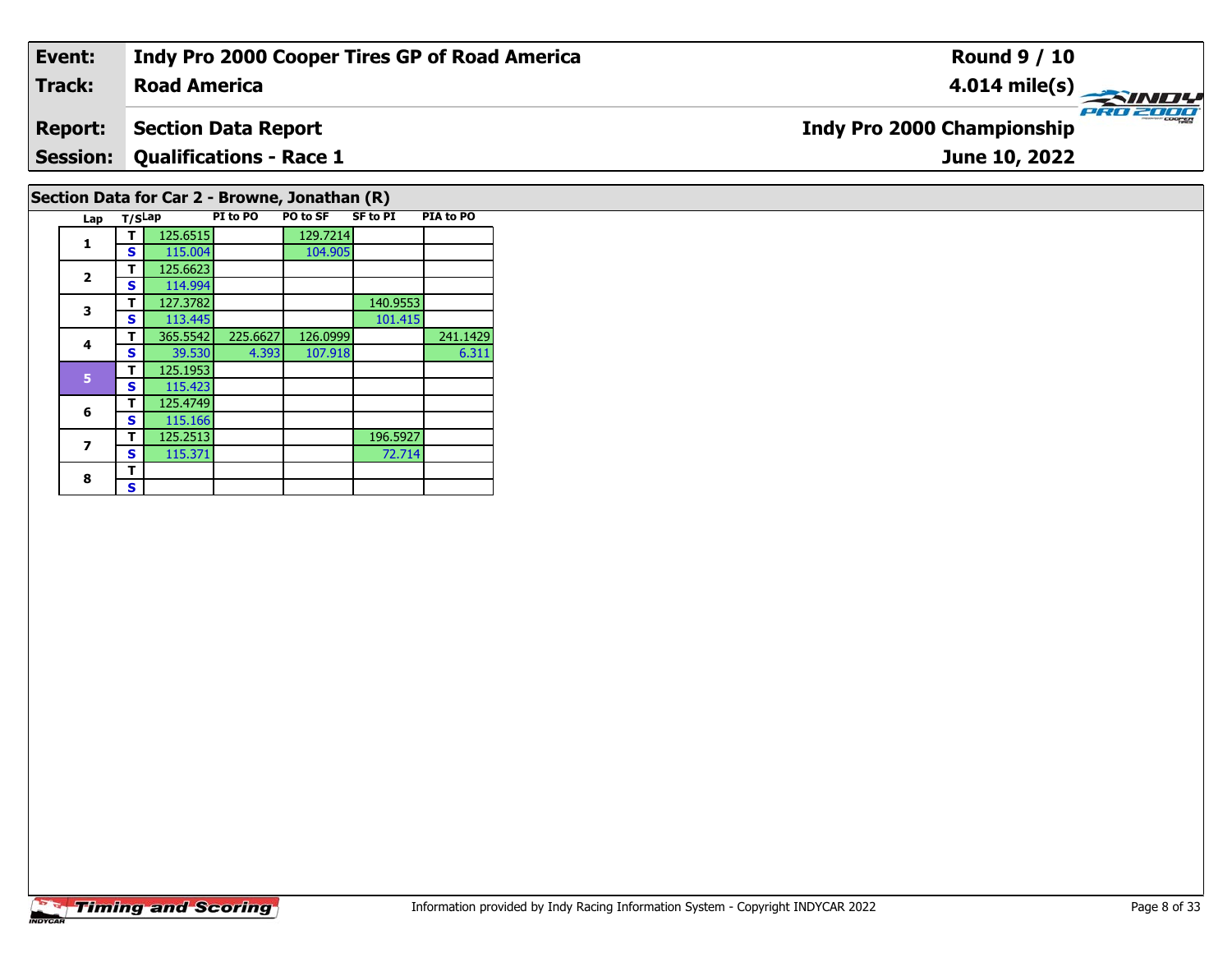| <b>Event:</b><br><b>Track:</b> |    | <b>Road America</b>            |                      |                                           | <b>Indy Pro 2000 Cooper Tires GP of Road America</b> |                 |                 |                 |                 |                 |                 |                 |                                   | <b>Round 9 / 10</b> |                   | $\overrightarrow{4.014}$ mile(s) |
|--------------------------------|----|--------------------------------|----------------------|-------------------------------------------|------------------------------------------------------|-----------------|-----------------|-----------------|-----------------|-----------------|-----------------|-----------------|-----------------------------------|---------------------|-------------------|----------------------------------|
| <b>Report:</b>                 |    | <b>Section Data Report</b>     |                      |                                           |                                                      |                 |                 |                 |                 |                 |                 |                 | <b>Indy Pro 2000 Championship</b> |                     |                   |                                  |
| <b>Session:</b>                |    | <b>Qualifications - Race 1</b> |                      |                                           |                                                      |                 |                 |                 |                 |                 |                 |                 |                                   | June 10, 2022       |                   |                                  |
|                                |    |                                |                      | Section Data for Car 27 - Kaminsky, Colin |                                                      |                 |                 |                 |                 |                 |                 |                 |                                   |                     |                   |                                  |
| Lap                            |    | $T/SI12$ to $I13$              | I13 to I14 I14 to SF |                                           | SF to I1                                             | <b>I1 to I2</b> | <b>I2 to I3</b> | <b>I3 to I4</b> | <b>14 to 15</b> | <b>I5 to 16</b> | <b>16 to 17</b> | <b>I7 to I8</b> | <b>I8 to I9</b>                   | <b>I9 to I10</b>    | <b>I10 to I11</b> | I11 to I12                       |
| 1                              |    | 5.3956                         | 4.1664               | 7.5723                                    | 5.9341                                               | 9.8244          | 9.0515          | 12.3137         | 10.9964         | 11.6538         | 7.9589          | 11.6636         | 7.9833                            | 8.0665              | 8.8005            | 4.0553                           |
|                                | s  | 97.302                         | 106.043              | 128.219                                   | 141.785                                              | 120.479         | 103.951         | 136.378         | 92.386          | 97.179          | 96.204          | 115.102         | 140.321                           | 148.256             | 92.273            | 118.868                          |
| $\overline{\mathbf{2}}$        |    | 5.4466                         | 4.1160               | 7.3990                                    | 5.7302                                               | 9.9104          | 9.1410          | 12.2582         | 10.7711         | 11.7110         | 8.0739          | 11.7890         | 7.9712                            | 7.9863              | 8.8225            | 4.0811                           |
|                                | S  | 96.390                         | 107.342              | 131.222                                   | 146.830                                              | 119.434         | 102.933         | 136.995         | 94.318          | 96.704          | 94.834          | 113.877         | 140.534                           | 149.745             | 92.043            | 118.117                          |
| 3                              |    | 5.4683                         | 4.1421               | 7.5134                                    | 5.8851                                               | 9.8960          | 9.1228          | 12.2486         | 10.7803         | 11.6076         | 8.0439          | 12.0610         | 10.6213                           | 9.2653              | 9.2866            | 4.1252                           |
|                                | S. | 96.008                         | 106.665              | 129.224                                   | 142.965                                              | 119.608         | 103.138         | 137.103         | 94.238          | 97.565          | 95.188          | 111.309         | 105.470                           | 129.074             | 87.443            | 116.854                          |
| 4                              |    | 5.6086                         |                      |                                           |                                                      |                 | 10.6655         | 13.8351         | 11.2954         | 11.8212         | 8.1483          | 11.7298         | 8.0695                            | 8.2273              | 8.8077            | 4.0605                           |
|                                | S  | 93.606                         |                      |                                           |                                                      |                 | 88.220          | 121.381         | 89.940          | 95.802          | 93.968          | 114.452         | 138.822                           | 145.359             | 92.197            | 118.716                          |
| 5                              |    | 5.3177                         | 4.0820               | 7.5447                                    | 5.9673                                               | 9.7617          | 9.0017          | 12.3338         | 10.7242         | 11.7591         | 8.0005          | 11.7176         | 8.0375                            | 8.0861              | 8.6974            | 4.0593                           |
|                                | s  | 98.727                         | 108.236              | 128.688                                   | 140.996                                              | 121.253         | 104.526         | 136.156         | 94.731          | 96.308          | 95.704          | 114.571         | 139.375                           | 147.897             | 93.366            | 118.751                          |
| 6                              |    | 5.3311                         | 4.1002               | 7.5467                                    | 5.9557                                               | 9.7053          | 9.0301          | 12.3066         | 10.7699         | 11.7335         | 8.0442          | 11.6902         | 8.0466                            | 8.0992              | 8.7411            | 4.0695                           |
|                                | S. | 98.479                         | 107.7551             | 128.653                                   | 141.270                                              | 121.9581        | 104.197         | 136.457         | 94.329          | 96.519          | 95.184          | 114.840         | 139.2171                          | 147.658             | 92.900            | 118.453                          |

7 | T | 5.3380 | 4.1439 | 7.6042 | 5.9704 | 9.7132 | 9.0243 | 12.3459 | 10.7851 | 11.7614 | 8.1418 | 12.4149 | 9.8958 | 8.5168 | 8.8432 | 4.0470<br>7 | S | 98.351 | 106.619 | 127.681 | 140.922 | 121.859 | 104.264 | 136.022 |

8 T | 5.3423 4.1423 7.5585 5.9294 9.7774 9.0294 12.3098 10.8124 11.7171 8.0623 11.8067 8.0783 8.1032 8.7932 4.0480<br>8 S 98.272 106.660 128.453 141.897 121.058 104.205 136.421 93.958 96.654 94.971 113.707 138.671 147.585 92.

**7**

**8**

**9**

**<sup>T</sup>** 6.0451 **<sup>S</sup>** 86.847

118.453<br>4.0470

119.112<br>4.0480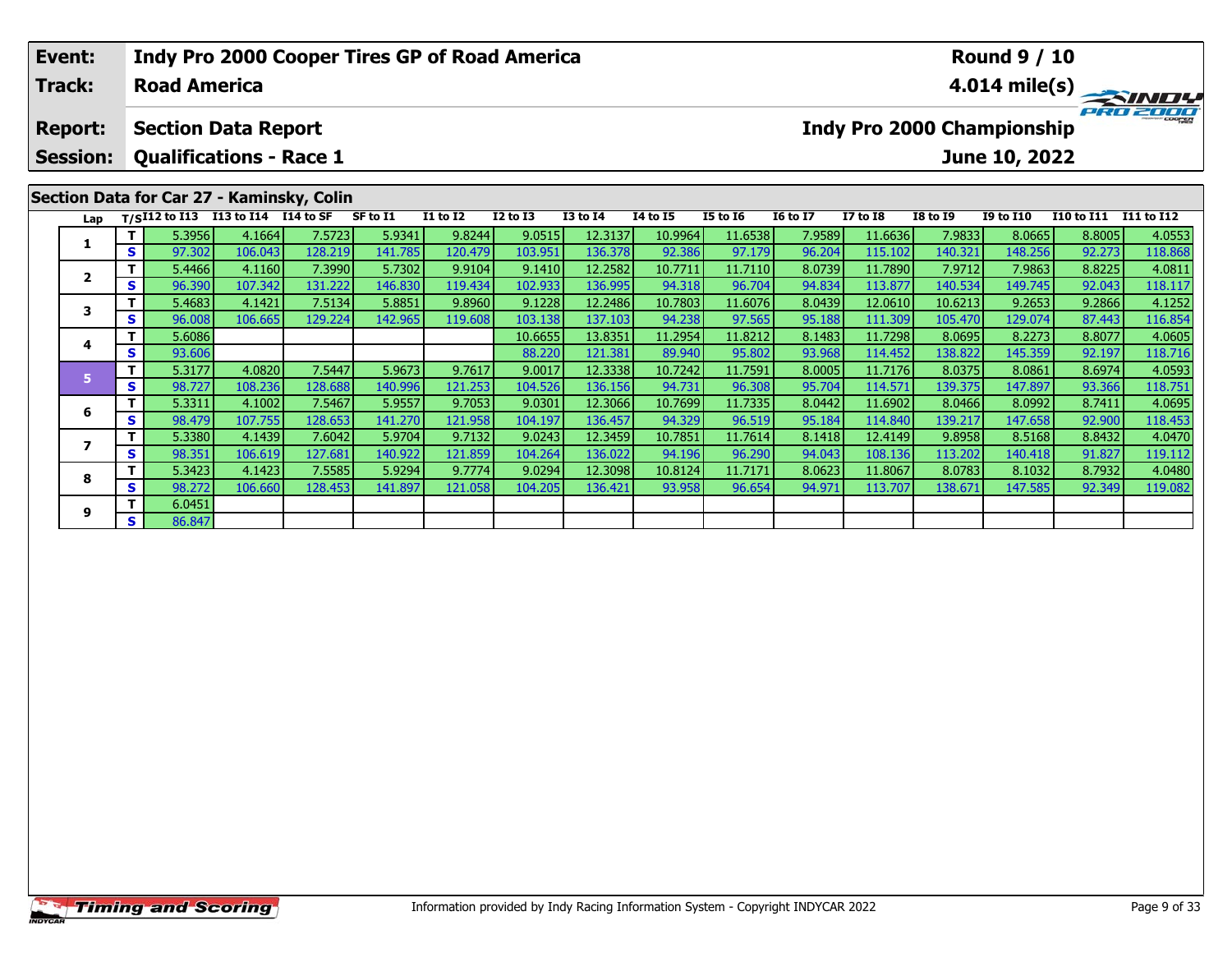#### **Event: Indy Pro 2000 Cooper Tires GP of Road America Round 9 / 10Road America4.014 mile(s) Track:** PRO 2000 **Report: Section Data Report Indy Pro 2000 Championship Session: Qualifications - Race 1 June 10, 2022 Section Data for Car 27 - Kaminsky, Colin**

|              |        |          |          | ,,,      |                 |           |
|--------------|--------|----------|----------|----------|-----------------|-----------|
| Lap          | T/SLap |          | PI to PO | PO to SF | <b>SF to PI</b> | PIA to PO |
| 1            |        | 125.4363 |          | 128.5076 |                 |           |
|              | S      | 115.201  |          | 105.896  |                 |           |
| $\mathbf{2}$ | т      | 125.2075 |          |          |                 |           |
|              | S      | 115.412  |          |          |                 |           |
| 3            | т      | 130.0675 |          |          | 142.6296        |           |
|              | S      | 111.099  |          |          | 100.225         |           |
| 4            | т      | 232.6375 | 91.0221  | 128.8739 |                 | 106.7294  |
|              | S      | 62.116   | 10.891   | 105.595  |                 | 14.258    |
| 5            | т      | 125.0906 |          |          |                 |           |
|              | S      | 115.519  |          |          |                 |           |
| 6            | т      | 125.1699 |          |          |                 |           |
|              | S      | 115.446  |          |          |                 |           |
| 7            | т      | 128.5459 |          |          |                 |           |
|              | S      | 112.414  |          |          |                 |           |
| 8            | т      | 125.5103 |          |          | 190.8505        |           |
|              | S      | 115.133  |          |          | 74.902          |           |
| 9            | т      |          |          |          |                 |           |
|              | S      |          |          |          |                 |           |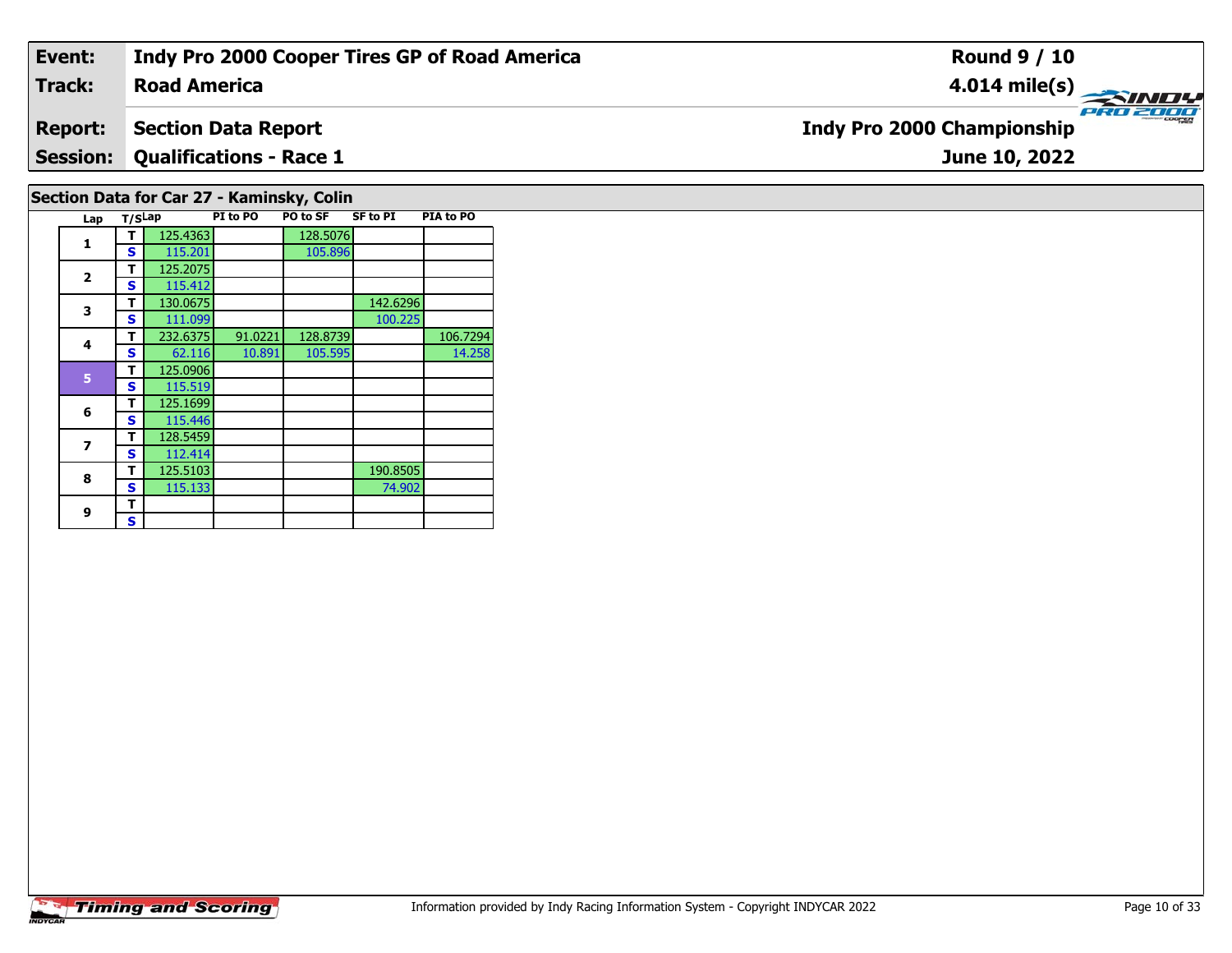| Event:<br><b>Track:</b>           |    | <b>Road America</b> | <b>Indy Pro 2000 Cooper Tires GP of Road America</b>         |         |          |                 |                 |                 |                 |                 |                 |                 |                                   | <b>Round 9 / 10</b> |                   | $4.014 \text{ mile(s)} \rightarrow 4.014 \text{ mile(s)}$ |
|-----------------------------------|----|---------------------|--------------------------------------------------------------|---------|----------|-----------------|-----------------|-----------------|-----------------|-----------------|-----------------|-----------------|-----------------------------------|---------------------|-------------------|-----------------------------------------------------------|
| <b>Report:</b><br><b>Session:</b> |    |                     | <b>Section Data Report</b><br><b>Qualifications - Race 1</b> |         |          |                 |                 |                 |                 |                 |                 |                 | <b>Indy Pro 2000 Championship</b> | June 10, 2022       |                   | PRO 2000                                                  |
|                                   |    |                     | Section Data for Car 3 - Green, Josh (R)                     |         |          |                 |                 |                 |                 |                 |                 |                 |                                   |                     |                   |                                                           |
| Lap                               |    |                     | T/SI12 to I13 I13 to I14 $\overline{114}$ to SF              |         | SF to I1 | <b>I1 to I2</b> | <b>I2 to I3</b> | <b>I3 to I4</b> | <b>I4 to I5</b> | <b>I5 to 16</b> | <b>16 to 17</b> | <b>I7 to I8</b> | <b>I8 to 19</b>                   | <b>I9 to I10</b>    | <b>I10 to I11</b> | I11 to I12                                                |
|                                   |    | 5.4117              | 4.1409                                                       | 7.6136  | 5.9624   | 9.7746          | 9.1459          | 12.3887         | 10.7234         | 11.6905         | 7.9590          | 11.7590         | 8.0287                            | 8.0781              | 8.6677            | 4.0779                                                    |
|                                   | S. | 97.012              | 106.696                                                      | 127.523 | 141.112  | 121.093         | 102.878         | 135.552         | 94.738          | 96.874          | 96.203          | 114.168         | 139.528                           | 148.043             | 93.686            | 118.209                                                   |
| $\overline{\mathbf{2}}$           |    | 5.3566              | 4.1493                                                       | 7.5877  | 5.9673   | 9.7937          | 9.1044          | 12.3284         | 10.7244         | 11.7079         | 8.0298          | 11.9267         | 8.0325                            | 7.9860              | 8.8474            | 4.0812                                                    |
|                                   | S. | 98.010              | 106.480                                                      | 127.958 | 140.996  | 120.857         | 103.347         | 136.215         | 94.729          | 96.730          | 95.355          | 112.563         | 139.462                           | 149.751             | 91.784            | 118.114                                                   |
| 3                                 |    | 5.4243              | 4.1393                                                       | 7.4891  | 5.8646   | 9.8913          | 9.1974          | 12.1397         | 10.7811         | 11.6392         | 8.0264          | 11.8178         | 8.0806                            | 8.1361              | 8.9324            | 4.1008                                                    |
|                                   | S  | 96.787              | 106.737                                                      | 129.643 | 143.465  | 119.664         | 102.302         | 138.333         | 94.231          | 97.301          | 95.395          | 113.600         | 138.632                           | 146.988             | 90.910            | 117.549                                                   |
|                                   |    | 5.6724              |                                                              |         |          |                 | 9.5374          |                 |                 | 11.7440         | 8.0830          | 11.7927         | 8.1068                            | 8.5554              | 8.8843            | 4.0623                                                    |
| 4                                 | S. | 92.553              |                                                              |         |          |                 | 98.655          |                 |                 | 96.432          | 94.727          | 113.842         | 138.184                           | 139.784             | 91.402            | 118.663                                                   |
| 5                                 |    | 5.3226              | 4.0957                                                       | 7.5545  | 5.9674   | 9.8328          | 9.0740          | 12.3569         | 10.7090         | 11.6679         | 7.9669          | 11.7596         | 8.0423                            | 8.0436              | 8.6887            | 4.0731                                                    |
|                                   | S  | 98.636              | 107.874                                                      | 128.521 | 140.993  | 120.376         | 103.693         | 135.901         | 94.865          | 97.061          | 96.108          | 114.162         | 139.292                           | 148.678             | 93.460            | 118.349                                                   |

6 T | 5.3309 4.1249 7.5790 5.9431 9.6892 9.0448 12.2912 10.6858 11.5810 7.9673 11.8587 8.0452 8.0196 8.7746 4.0491<br>S 98.482 107.110 128.105 141.570 122.160 104.028 136.628 95.071 97.789 96.103 113.208 139.242 149.123 92.54

**<sup>T</sup>** 5.3098 4.1252 7.5097 5.8627 9.7495 9.1907 11.7474 8.2392 13.1360 8.2902 8.1349 8.8743 4.0885 **<sup>S</sup>** 98.874 107.102 129.287 143.511 121.405 102.376 96.404 92.932 102.200 135.127 147.010 91.505 117.903

**7**

**8**

**<sup>T</sup>** 5.7061 **<sup>S</sup>** 92.007

119.050<br>4.0885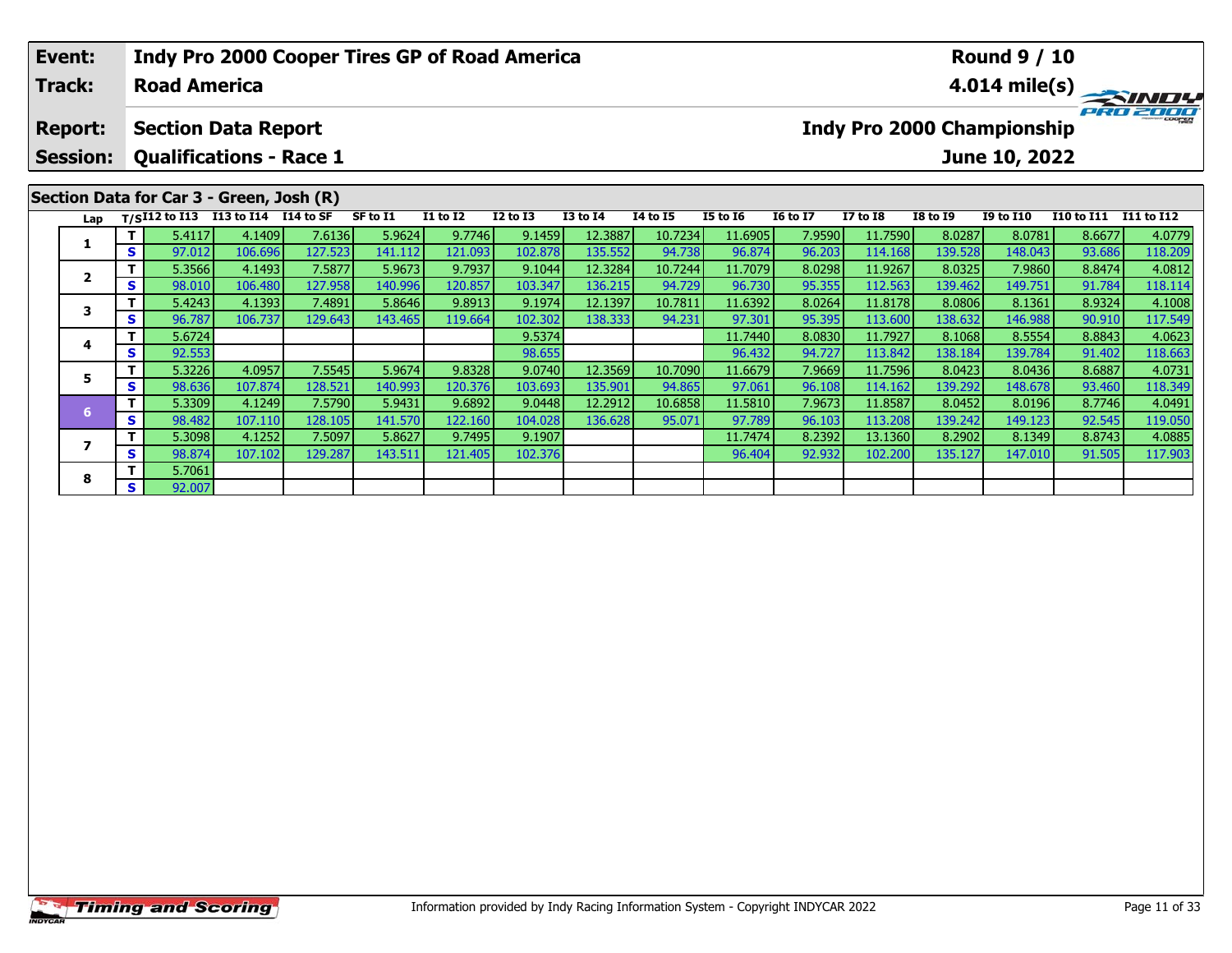## **Event: Indy Pro 2000 Cooper Tires GP of Road America Round 9 / 10Road America4.014 mile(s) Track:** PRO 2000 **Report: Section Data Report Indy Pro 2000 Championship Qualifications - Race 1 Session:June 10, 2022 Section Data for Car 3 - Green, Josh (R)**

| Lap          | T/SLap |          | PI to PO | PO to SF | <b>SF to PI</b> | PIA to PO |
|--------------|--------|----------|----------|----------|-----------------|-----------|
| 1            |        | 125.4221 |          | 129.4136 |                 |           |
|              | S      | 115.214  |          | 105.154  |                 |           |
| $\mathbf{2}$ | т      | 125.6233 |          |          |                 |           |
|              | S      | 115.030  |          |          |                 |           |
| 3            | т      | 125.6601 |          |          | 138.0373        |           |
|              | S      | 114.996  |          |          | 103.559         |           |
| 4            | т      | 366.9736 | 229.3768 | 125.1397 |                 | 244.8412  |
|              | S      | 39.377   | 4.322    | 108.746  |                 | 6.215     |
| 5            | т      | 125.1550 |          |          |                 |           |
|              | S      | 115.460  |          |          |                 |           |
| 6            | т      | 124.9844 |          |          |                 |           |
|              | S      | 115.618  |          |          |                 |           |
| 7            | т      | 127.1382 |          |          | 197.4169        |           |
|              | S      | 113.659  |          |          | 72.410          |           |
| 8            | т      |          |          |          |                 |           |
|              | S      |          |          |          |                 |           |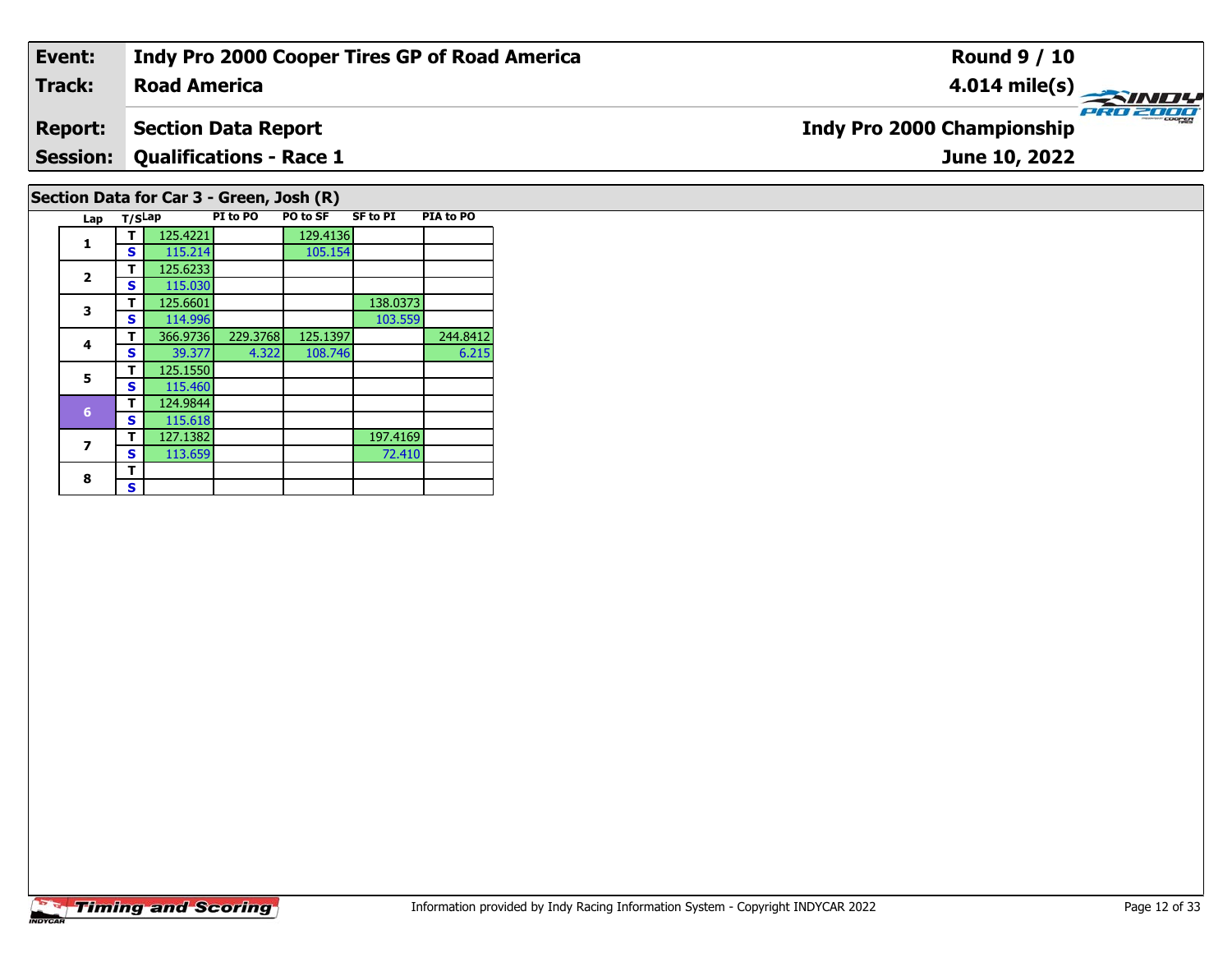## **Event:Round 9 / 10 Indy Pro 2000 Cooper Tires GP of Road America Track:Road America4.014 mile(s)** PRO 2000 **Report: Section Data Report Indy Pro 2000 Championship Session: Qualifications - Race 1 June 10, 2022 Section Data for Car 4 - Eves, Braden Lap T/SI12 to I13 I13 to I14 I14 to SF SF to I1 I1 to I2 I2 to I3 I3 to I4 I4 to I5 I5 to I6 I6 to I7 I7 to I8 I8 to I9 I9 to I10 I10 to I11 I11 to I12 <sup>T</sup>** 7.5415 5.8731 9.9789 9.2365 12.2172 10.8566 11.7497 8.2005 11.8200 8.0006 10.2675 9.3683 4.5480 **<sup>S</sup>** 128.742 143.257 118.614 101.869 137.455 93.575 96.385 93.370 113.579 140.018 116.475 86.680 105.991**1 <sup>T</sup>** 7.5274 5.8499 10.3957 9.6960 15.2034 11.2705 11.9413 8.1018 11.9497 8.0787 8.0494 8.8935 4.1221 **<sup>S</sup>** 128.983 143.825 113.858 97.041 110.457 90.139 94.839 94.508 112.346 138.664 148.571 91.308 116.942**2**116.942 **<sup>T</sup>** 7.6140 5.9616 9.9178 9.1810 12.4497 11.1167 11.7655 8.1007 11.9672 8.5688 8.9877 9.2326 4.1327 **<sup>S</sup>** 127.516 141.131 119.345 102.484 134.888 91.386 96.256 94.520 112.182 130.733 133.061 87.954 116.642**3 <sup>T</sup>** 7.6077 5.9475 10.0497 9.1462 12.3355 10.8205 11.6738 8.0091 11.9646 8.1568 8.1226 8.7663 4.0954 **<sup>S</sup>** 127.622 141.465 117.778 102.874 136.137 93.887 97.012 95.601 112.206 137.337 147.232 92.633 117.704**4**117.704

**<sup>T</sup>** 5.4355 245.9527 9.7321 12.0062 8.2436 11.9319 8.0658 8.0318 8.7789 4.0611 **<sup>S</sup>** 96.587 1.796 96.681 94.326 92.882 112.514 138.886 148.897 92.500 118.698

**<sup>T</sup>** 7.5573 5.9377 9.8076 9.0094 12.2834 10.6765 11.6510 7.9849 11.7831 8.0516 8.0032 8.6550 4.0570 **<sup>S</sup>** 128.473 141.699 120.686 104.436 136.714 95.154 97.202 95.891 113.934 139.131 149.429 93.824 118.818

**<sup>T</sup>** 7.5824 5.9127 9.8173 9.0569 11.6638 7.9731 11.8260 8.0760 8.0306 8.6491 4.0460 **<sup>S</sup>** 128.048 142.298 120.566 103.889 97.095 96.033 113.521 138.711 148.919 93.888 119.141

**<sup>T</sup>** 7.5820 5.8854 9.7666 9.0359 11.7118 7.9922 11.8644 8.0683 8.0098 8.7230 4.0647 **<sup>S</sup>** 128.054 142.958 121.192 104.130 96.697 95.804 113.154 138.843 149.306 93.092 118.593

**5**

**6**

**7**

**8**

**9**

**<sup>T</sup>** 5.8183 **<sup>S</sup>** 90.233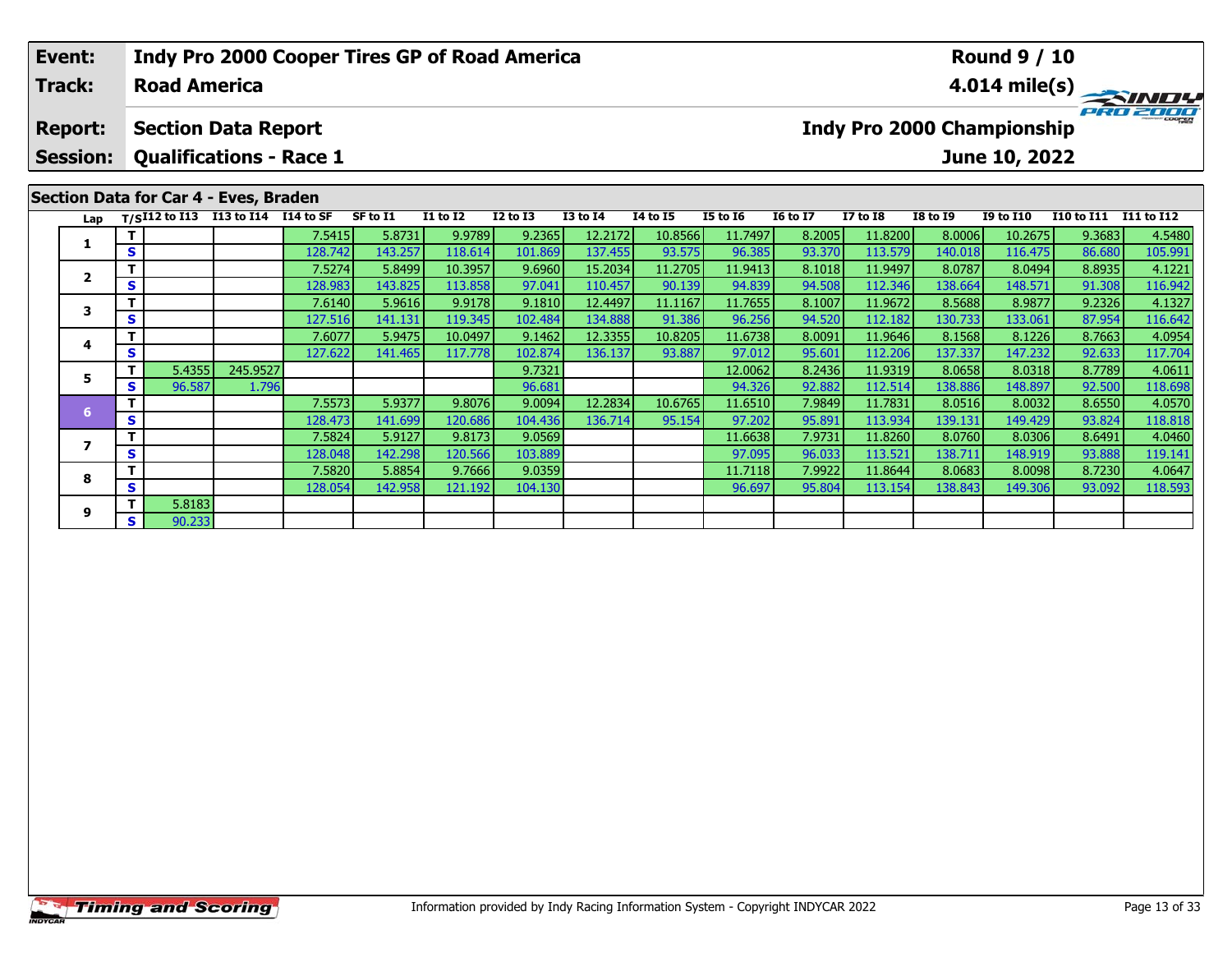| Event:         | Indy Pro 2000 Cooper Tires GP of Road America | <b>Round 9 / 10</b>                           |
|----------------|-----------------------------------------------|-----------------------------------------------|
| Track:         | <b>Road America</b>                           |                                               |
| <b>Report:</b> | <b>Section Data Report</b>                    | PRO 2000<br><b>Indy Pro 2000 Championship</b> |
|                | <b>Session: Qualifications - Race 1</b>       | June 10, 2022                                 |
|                | Section Data for Car 4 - Eves, Braden         |                                               |

| Lap                     | T/SLap |          | <b>SF to PI</b> |
|-------------------------|--------|----------|-----------------|
| 1                       | т      | 129.2097 |                 |
|                         | S      | 111.837  |                 |
| $\overline{\mathbf{2}}$ | т      | 130.7369 |                 |
|                         | S      | 110.530  |                 |
| 3                       | т      | 128.5054 |                 |
|                         | S      | 112.450  |                 |
| 4                       | т      | 126.3527 | 138.3291        |
|                         | S      | 114.366  | 103.341         |
| 5                       | т      | 241.9361 |                 |
|                         | S      | 59.728   |                 |
| 6                       | т      | 124.9098 |                 |
|                         | S      | 115.687  |                 |
| 7                       | т      | 125.0236 |                 |
|                         | S      | 115.581  |                 |
| 8                       | т      | 125.1838 | 197.6316        |
|                         | S      | 115.433  | 72.332          |
| 9                       | т      |          |                 |
|                         | S      |          |                 |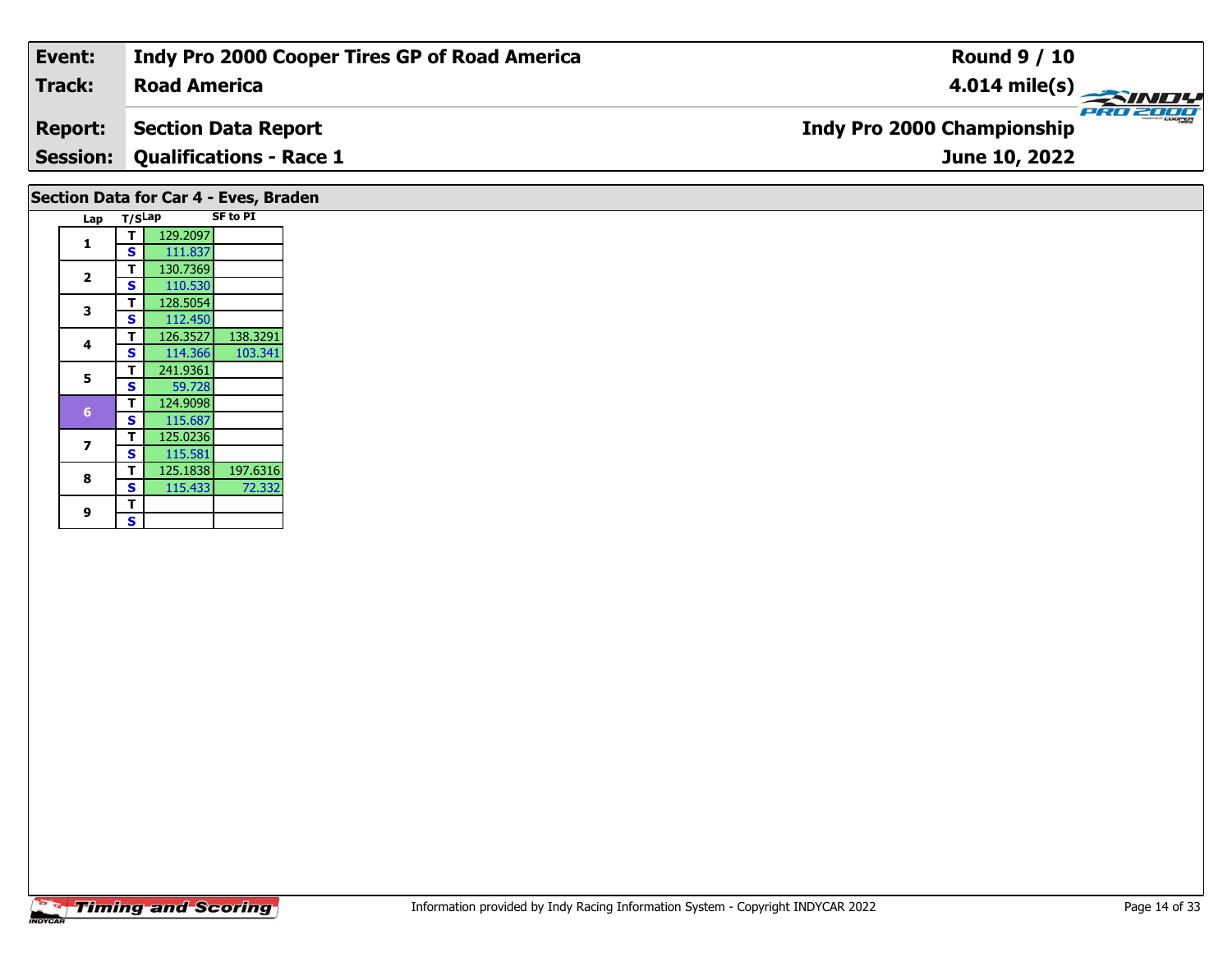# **Event:Round 9 / 10 Indy Pro 2000 Cooper Tires GP of Road America Track:Road America4.014 mile(s)** PRO 2000 **Report: Section Data Report Indy Pro 2000 Championship Session: Qualifications - Race 1 June 10, 2022 Section Data for Car 40 - Miller, Jack William Lap T/SI12 to I13 I13 to I14 I14 to SF SF to I1 I1 to I2 I2 to I3 I3 to I4 I4 to I5 I5 to I6 I6 to I7 I7 to I8 I8 to I9 I9 to I10 I10 to I11 I11 to I12**  1 | T | 5.3989 | 4.2563 | 7.5827 | 5.8906 | 9.7956 | 9.1003 | 12.2645 | 10.8346 | 11.6771 | 7.9903 | 11.8583 | 8.0122 | 7.9759 | 8.7363 | 4.0837<br>1 | S | 97.242 | 103.803 | 128.043 | 142.832 | 120.833 | 103.393 | 136.925 | **1**– 1 5.3621 4.2259 7.5810 5.8966 9.6600 9.0451 12.2096 10.7731 11.7728 7.9794 11.8192 8.0317 8.0050 8.7216 4.0884<br>- 1 5 97.909 104.550 128.071 142.686 122.530 104.024 137.541 94.301 96.196 95.957 113.586 139.476 149.395 93. **2 <sup>T</sup>** 5.2295 9.9747 12.6664 11.3098 12.2275 8.4046 12.0072 8.1214 8.1959 8.6913 4.0883 **<sup>S</sup>** 100.392 94.330 132.581 89.826 92.619 91.103 111.808 137.935 145.916 93.432 117.909**3**4 | **T** | 5.2709| 4.1512| 7.6157| 6.0146| 9.7623| 9.0147| 12.4934| 10.7559| 11.7351| 7.9977| 11.6854| 8.0872| 8.1468| 8.7691| 4.0953<br>- S | 99.603| 106.431| 127.488| 139.887| 121.246| 104.375| 134.416| 94.451| 96.505| 95.73 **4**117.707

5 | T | 5.2551 4.1621 7.6423 6.0528 9.6895 9.0544 12.5413 10.8036 11.7065 7.9634 11.7506 8.1134 8.1399 8.6655 4.0753<br>S | S | 99.903 106.153 127.044 139.004 122.157 103.917 133.903 94.034 96.741 96.150 114.249 138.071 146.9

**<sup>T</sup>** 5.2642 4.1891 7.6548 6.0037 9.6215 8.9899 12.4380 10.7107 11.5912 8.0045 11.8452 8.1347 8.1714 8.7597 4.1098 **<sup>S</sup>** 99.730 105.469 126.837 140.141 123.020 104.663 135.015 94.850 97.703 95.656 113.337 137.710 146.353 92.702 117.292

**<sup>T</sup>** 7.8439 6.0649 12.0609 10.8650 14.1358 13.3078 14.1459 8.7700 12.3488 8.1856 8.2161 8.8360 4.0904 **<sup>S</sup>** 123.779 138.727 98.138 86.600 118.799 76.339 80.059 87.307 108.715 136.853 145.557 91.902 117.848

**5**

**6**

**7**

**8**

**<sup>T</sup>** 6.4175 **<sup>S</sup>** 81.808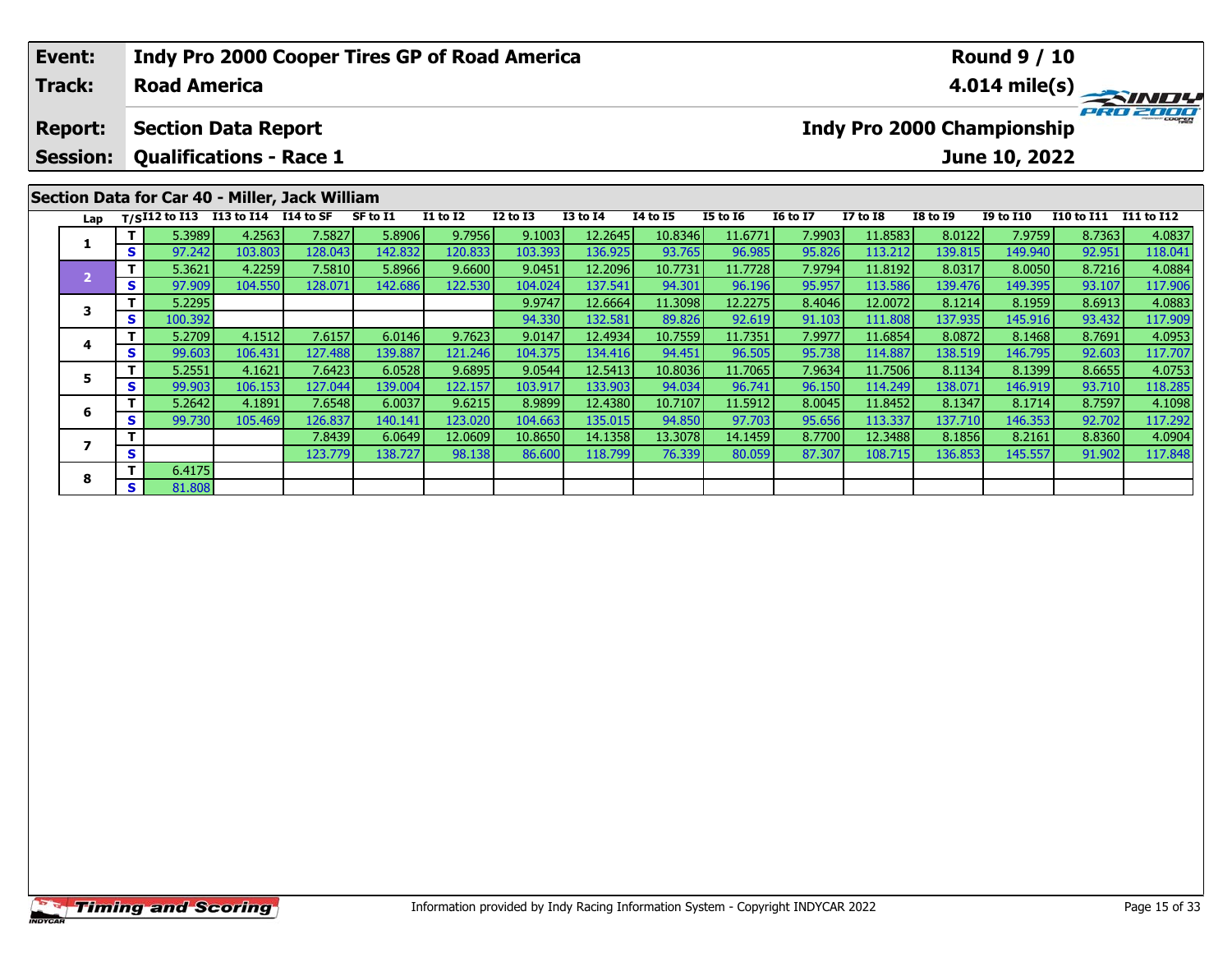#### **Event: Indy Pro 2000 Cooper Tires GP of Road America Round 9 / 10Road America4.014 mile(s) Track:** PRO 2001 **Section Data Report Report: Indy Pro 2000 Championship Qualifications - Race 1 Session:June 10, 2022**

# **Section Data for Car 40 - Miller, Jack William**

| Lap                     | T/SLap |          | PI to PO | PO to SF | <b>SF to PI</b> | PIA to PO |
|-------------------------|--------|----------|----------|----------|-----------------|-----------|
| 1                       | т      | 125.4573 |          | 128.7155 |                 |           |
|                         | S      | 115.182  |          | 105.725  |                 |           |
|                         | т      | 125.1715 |          |          | 138.1418        |           |
| $\overline{\mathbf{2}}$ | S      | 115.445  |          |          | 103.481         |           |
| 3                       | т      | 323.1817 | 178.7642 | 131.3160 |                 | 194.9537  |
|                         | S      | 44.713   | 5.546    | 103.631  |                 | 7.806     |
| 4                       | т      | 125.5953 |          |          |                 |           |
|                         | S      | 115.055  |          |          |                 |           |
| 5                       | т      | 125.6157 |          |          |                 |           |
|                         | S      | 115.037  |          |          |                 |           |
| 6                       | т      | 125.4884 |          |          |                 |           |
|                         | S      | 115.153  |          |          |                 |           |
| 7                       | т      | 138.5763 |          |          | 221.4467        |           |
|                         | S      | 104.278  |          |          | 64.553          |           |
| 8                       | т      |          |          |          |                 |           |
|                         | s      |          |          |          |                 |           |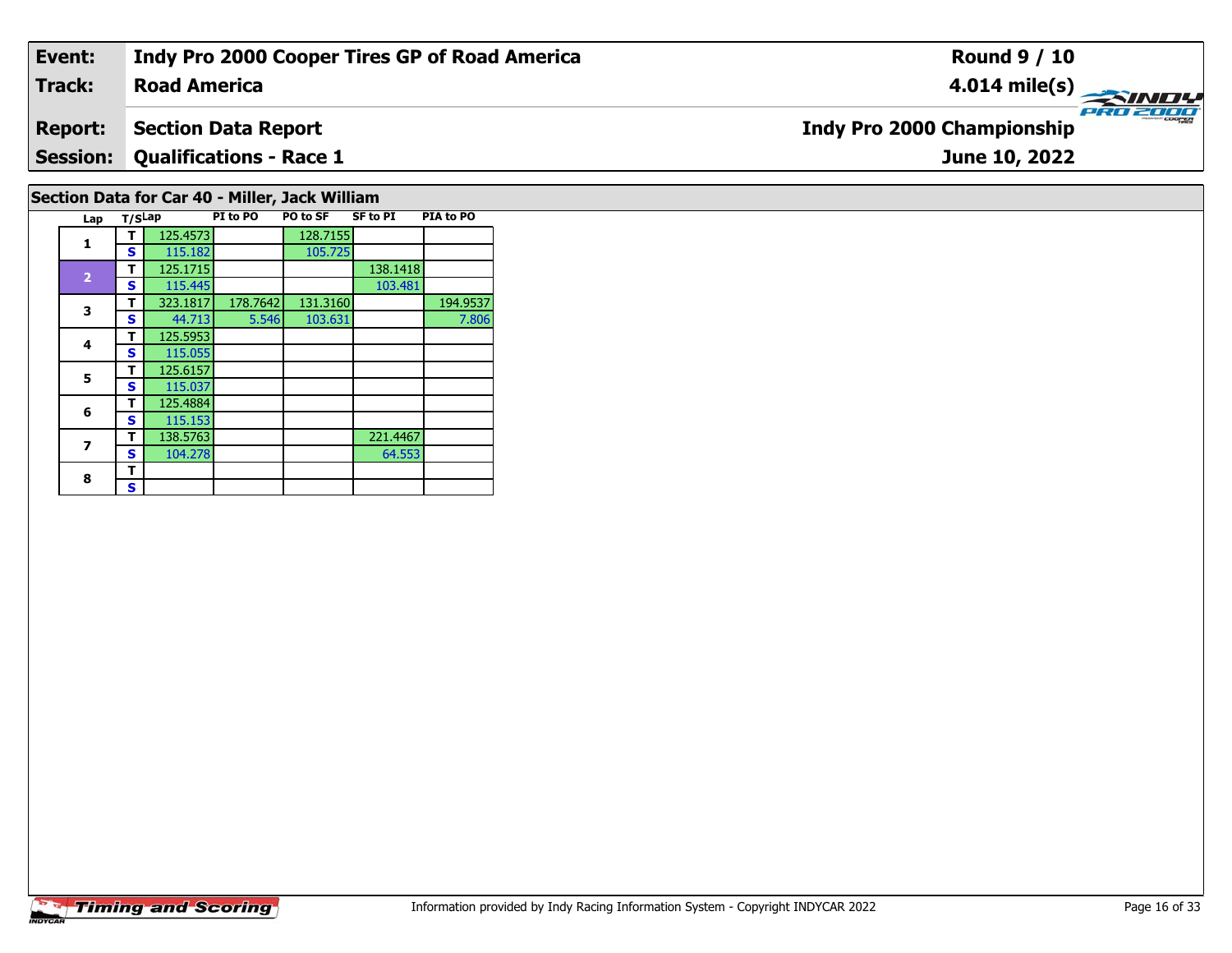| Event:<br><b>Track:</b>           |          | <b>Road America</b> |                                                              | Indy Pro 2000 Cooper Tires GP of Road America |                   |                   |                   |                    |                   |                   |                  |                    |                   | <b>Round 9 / 10</b>                                |                  | $4.014$ mile(s)   |
|-----------------------------------|----------|---------------------|--------------------------------------------------------------|-----------------------------------------------|-------------------|-------------------|-------------------|--------------------|-------------------|-------------------|------------------|--------------------|-------------------|----------------------------------------------------|------------------|-------------------|
| <b>Report:</b><br><b>Session:</b> |          |                     | <b>Section Data Report</b><br><b>Qualifications - Race 1</b> |                                               |                   |                   |                   |                    |                   |                   |                  |                    |                   | <b>Indy Pro 2000 Championship</b><br>June 10, 2022 |                  | PRO 2000          |
|                                   |          | Lap $T/SI12$ to I13 | I13 to I14 I14 to SF                                         | Section Data for Car 47 - Ahmed, Enaam        | SF to I1          | <b>I1 to I2</b>   | $I2$ to $I3$      | $I3$ to $I4$       | <b>I4 to I5</b>   | <b>I5 to 16</b>   | <b>16 to 17</b>  | <b>I7 to I8</b>    | <b>I8 to I9</b>   | I9 to I10                                          | I10 to I11       | I11 to I12        |
|                                   |          | 5.2493              | 4.1320                                                       | 7.5440                                        | 5.9331            | 9.8037            | 9.0037            | 12.2996            | 10.8421           | 11.6508           | 8.0112           | 11.7681            | 8.0341            | 8.0419                                             | 8.8734           | 4.0790            |
|                                   | s l      | 100.013<br>5.2047   | 106.926<br>4.2936                                            | 128.700<br>7.6139                             | 141.808<br>5.9286 | 120.734<br>9.7953 | 104.502<br>9.0652 | 136.534<br>12.2799 | 93.700<br>10.7310 | 97.204<br>11.6720 | 95.576<br>7.9841 | 114.080<br>11.7588 | 139.434<br>8.0588 | 148.710<br>8.0684                                  | 91.515<br>8.8818 | 118.177<br>4.0860 |
| 2                                 | <b>S</b> | 100.870             | 102.902                                                      | 127.518                                       | 141.916           | 120.837           | 103.794           | 136.753            | 94.670            | 97.027            | 95.901           | 114.170            | 139.007           | 148.221                                            | 91.428           | 117.975           |

3 T 5.2660 4.1601 7.5419 5.9314 9.7372 9.0674 12.3331 10.7029 11.6381 8.0415 11.7866 8.0611 8.0742 8.7771 4.0760<br>S S 99.696 106.204 128.735 141.849 121.558 103.768 136.164 94.919 97.310 95.216 113.901 138.967 148.115 92.51

**<sup>T</sup>** 5.3431 10.1895 12.6124 11.5842 12.3598 8.4189 12.4057 8.1808 8.1043 8.8782 4.0718 **<sup>S</sup>** 98.258 92.341 133.148 87.698 91.628 90.948 108.216 136.934 147.565 91.465 118.386

**<sup>T</sup>** 5.1663 4.1193 7.5893 5.9848 9.7186 9.0867 12.4010 10.6998 11.5636 7.9243 11.6687 8.0723 8.0575 8.6970 4.0556 **<sup>S</sup>** 101.620 107.256 127.931 140.583 121.791 103.548 135.418 94.947 97.937 96.625 115.051 138.774 148.422 93.371 118.859

6 11 5.1926| 4.1201| 7.5840| 5.9741| 9.6941| 8.9505| 12.3446| 10.6562| 11.6854| 7.9882| 11.7293| 8.1069| 8.1058| 8.6278| 4.0416<br>| 10.1.105| 107.235| 128.021| 140.835| 122.099| 105.124| 136.037| 95.335| 96.916| 95.852| 114.

**3**

**4**

**5**

**6**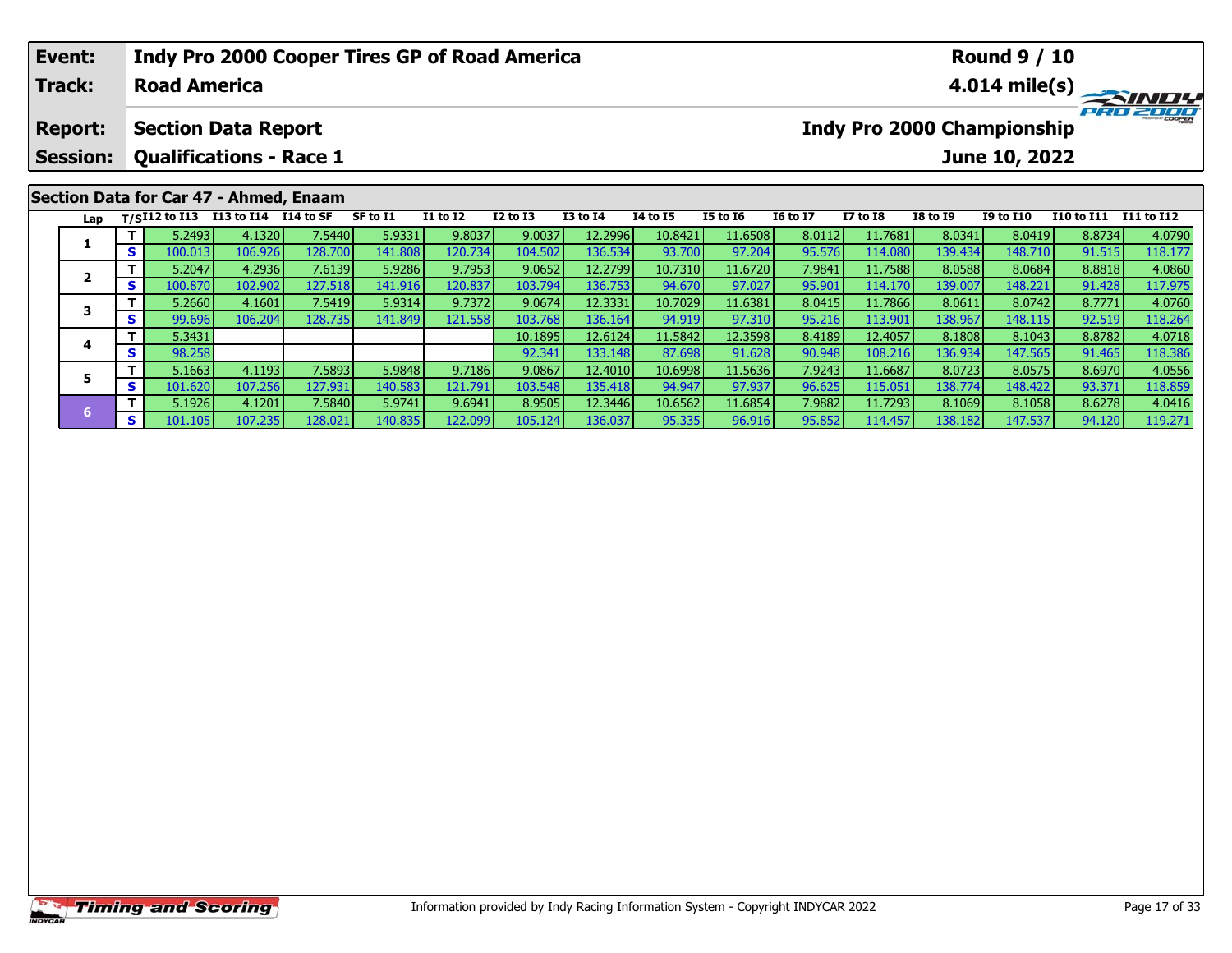#### **Event: Indy Pro 2000 Cooper Tires GP of Road America Round 9 / 10Road America4.014 mile(s) Track:** PRO 2000 **Indy Pro 2000 Championship Report: Section Data Report Qualifications - Race 1 Session:June 10, 2022 Section Data for Car 47 - Ahmed, Enaam**

| Lap            | T/SLap |          | PI to PO | PO to SF | <b>SF to PI</b> | PIA to PO |
|----------------|--------|----------|----------|----------|-----------------|-----------|
|                |        | 125.2660 |          | 128.6554 |                 |           |
| 1              | s      | 115.358  |          | 105.774  |                 |           |
| $\overline{2}$ | т      | 125.4221 |          |          |                 |           |
|                | S      | 115.214  |          |          |                 |           |
| 3              | т      | 125.1946 |          |          | 137.3551        |           |
|                | S      | 115.424  |          |          | 104.073         |           |
| 4              | т      | 396.9182 | 255.2715 | 129.3931 |                 | 270.7797  |
|                | S      | 36.406   | 3.884    | 105.171  |                 | 5.620     |
| 5              |        | 124.8048 |          |          |                 |           |
|                | S      | 115.784  |          |          |                 |           |
| 6              | т      | 124.8012 |          |          | 140.0857        |           |
|                | s      | 115.787  |          |          | 102.045         |           |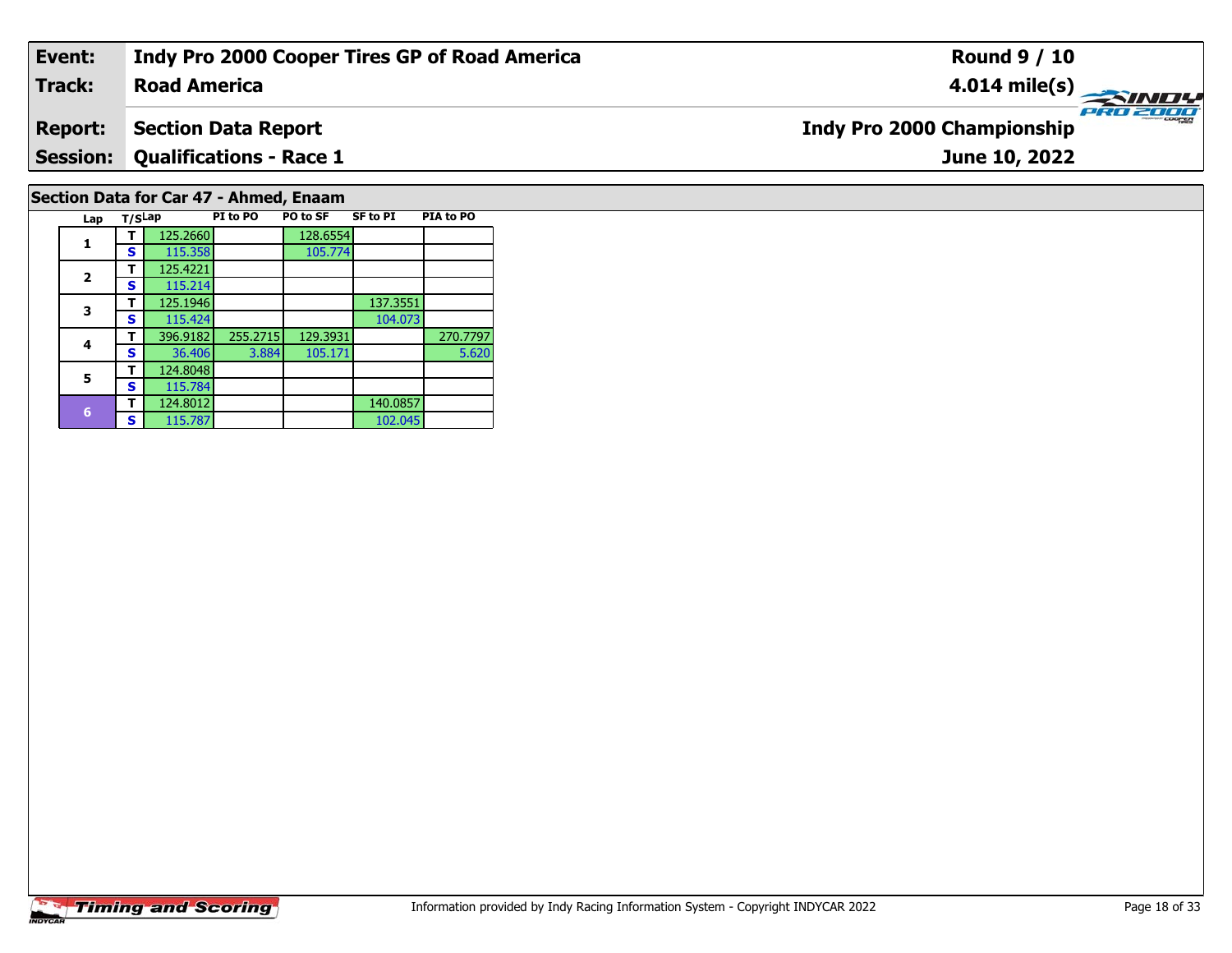## **Event:Round 9 / 10 Indy Pro 2000 Cooper Tires GP of Road America Track:Road America4.014 mile(s)** PRO 2000 **Report: Section Data Report Indy Pro 2000 Championship Session: Qualifications - Race 1 June 10, 2022 Section Data for Car 55 - Gold, Reece Lap T/SI12 to I13 I13 to I14 I14 to SF SF to I1 I1 to I2 I2 to I3 I3 to I4 I4 to I5 I5 to I6 I6 to I7 I7 to I8 I8 to I9 I9 to I10 I10 to I11 I11 to I12**  1 | T | 5.3432 | 4.1836 | 7.6202 | 6.0046 | 9.8479 | 9.0556 | 12.4027 | 10.9124 | 11.6673 | 7.9757 | 11.7572 | 8.0786 | 8.1523 | 8.6972 | 4.0797<br>1 | S | 98.256 | 105.607 |127.413 | 140.120 | 120.192 | 103.904 | 135.399 | 9 **1**2 | T | 5.2495| 4.1586| 7.5920| 5.9618| 9.7522| 8.9749| 12.3455| 10.7321| 11.5705| 7.9577| 11.7269| 8.0672| 8.1512| 8.7513| 4.0821<br>2 | S | 100.010 106.242 127.886 141.126 121.371 104.838 136.027| 94.661| 97.878| 96.219| 11 **2**118.088 3 T 5.2397 4.1278 7.5553 5.9593 9.6761 8.9366 12.3604 10.6628 11.5843 7.9256 11.7426 8.0735 8.1525 8.7031 4.0724<br>S S 100.197 107.035 128.507 141.185 122.326 105.287 135.863 95.276 97.762 96.609 114.327 138.754 146.692 93.3 **3 <sup>T</sup>** 5.2667 10.5828 12.7743 11.8926 12.2563 8.4112 12.2049 8.1600 8.1270 8.8105 4.0543 **<sup>S</sup>** 99.683 88.909 131.461 85.424 92.401 91.031 109.997 137.283 147.153 92.168 118.897**4**118.897

5 | T | 5.2158| 4.1337| 7.5734| 5.9688| 9.7582| 8.9107| 12.3571| 10.6495| 11.5906| 7.9169| 11.6491| 7.9948| 7.9829| 8.5874| 4.0469<br>| S | 100.656 106.882 128.200 140.960 121.297 105.593| 135.899| 95.395| 97.708| 96.715| 115

6 T | 5.1809 4.1462 7.5902 5.9514 9.6596 8.9309 12.2966 10.6549 11.5935 7.8948 11.7101 8.0318 8.0371 8.6181 4.0144<br>5 S 101.334 106.560 127.916 141.372 122.535 105.354 136.568 95.347 97.684 96.986 114.645 139.474 148.799 94

**<sup>T</sup>** 5.3859 4.2503 7.5460 5.8272 9.7039 8.9984 11.5651 7.8881 11.7392 8.0437 8.0330 8.6366 4.0590 **<sup>S</sup>** 97.477 103.950 128.665 144.386 121.975 104.564 97.924 97.068 114.360 139.268 148.875 94.024 118.760

**5**

**6**

**7**

**8**

**<sup>T</sup>** 5.6000 **<sup>S</sup>** 93.750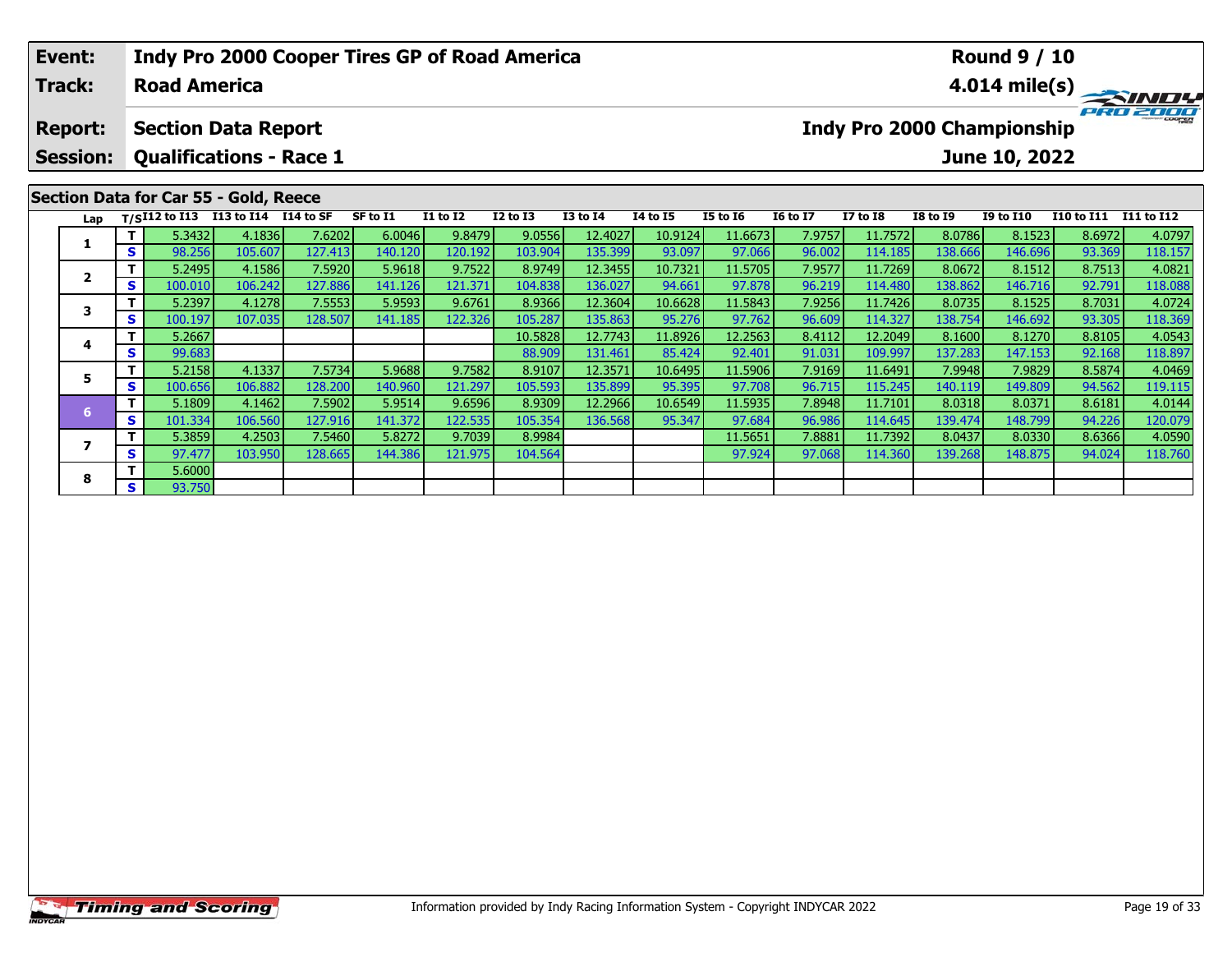#### **Event: Indy Pro 2000 Cooper Tires GP of Road America Round 9 / 10Road America4.014 mile(s) Track:** PRO 2001 **Report: Section Data Report Indy Pro 2000 Championship Qualifications - Race 1 Session:June 10, 2022 Section Data for Car 55 - Gold, Reece**

| Lap            | T/SLap |          | PI to PO | PO to SF | SF to PI | PIA to PO |
|----------------|--------|----------|----------|----------|----------|-----------|
| 1              |        | 125.7782 |          | 128.8503 |          |           |
|                | S      | 114.888  |          | 105.614  |          |           |
|                | т      | 125.0735 |          |          |          |           |
| $\overline{2}$ | s      | 115.535  |          |          |          |           |
| 3              | т      | 124.7720 |          |          | 136.8912 |           |
|                | S      | 115.814  |          |          | 104.426  |           |
| 4              | т      | 378.7534 | 236.5962 | 130.0381 |          | 252.1677  |
|                | s      | 38.153   | 4.190    | 104.649  |          | 6.035     |
| 5              | т      | 124.3358 |          |          |          |           |
|                | S      | 116.221  |          |          |          |           |
| 6              | т      | 124.3105 |          |          |          |           |
|                | S      | 116.244  |          |          |          |           |
| 7              | т      | 124.6407 |          |          | 191.6744 |           |
|                | S      | 115.936  |          |          | 74.580   |           |
| 8              | т      |          |          |          |          |           |
|                | S      |          |          |          |          |           |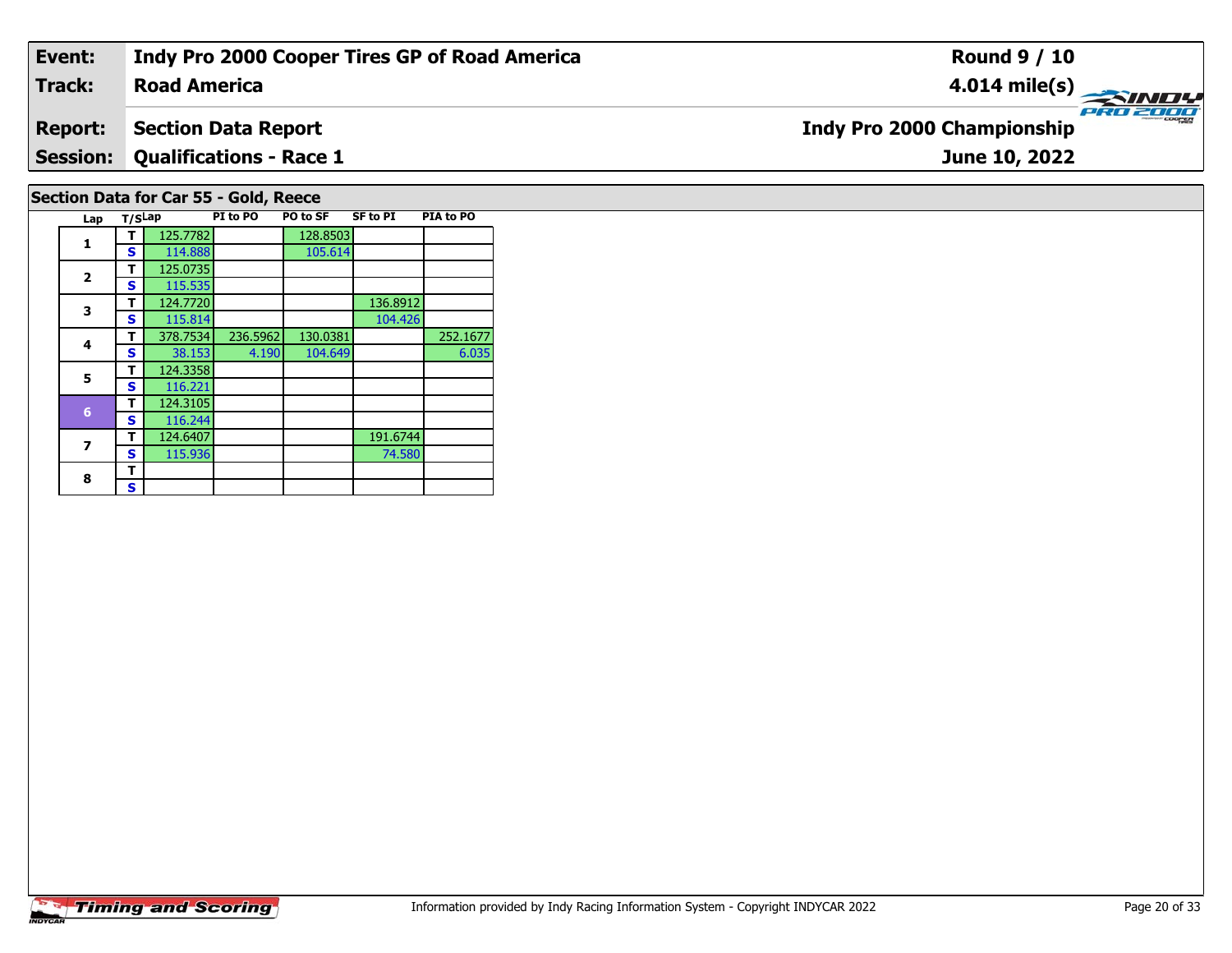|  | Event:<br><b>Track:</b>       |                  | <b>Road America</b>        |                                                                                                                                                                                                                                                                                                                          |         | <b>Indy Pro 2000 Cooper Tires GP of Road America</b> |                   |                    |                   |                   |                  |                    |                   |                                   | <b>Round 9 / 10</b> |                   | $\frac{4.014 \text{ mile(s)}}{PRT \cdot 2000}$ |
|--|-------------------------------|------------------|----------------------------|--------------------------------------------------------------------------------------------------------------------------------------------------------------------------------------------------------------------------------------------------------------------------------------------------------------------------|---------|------------------------------------------------------|-------------------|--------------------|-------------------|-------------------|------------------|--------------------|-------------------|-----------------------------------|---------------------|-------------------|------------------------------------------------|
|  | <b>Report:</b>                |                  | <b>Section Data Report</b> |                                                                                                                                                                                                                                                                                                                          |         |                                                      |                   |                    |                   |                   |                  |                    |                   | <b>Indy Pro 2000 Championship</b> |                     |                   |                                                |
|  | <b>Session:</b>               |                  |                            |                                                                                                                                                                                                                                                                                                                          |         |                                                      |                   |                    |                   |                   |                  |                    |                   |                                   | June 10, 2022       |                   |                                                |
|  |                               |                  |                            | <b>Qualifications - Race 1</b><br>Section Data for Car 6 - De Alba, Salvador (R)<br>$T/SI12$ to I13 I13 to I14 I14 to SF<br>SF to I1<br>I1 to I2<br>4.1643<br>9.8853<br>7.5219<br>5.8748<br>143.216<br>106.097<br>129.078<br>119.737<br>4.1435<br>7.5245<br>5.8931<br>9.8423<br>142.771<br>120.260<br>106.629<br>129.033 |         |                                                      |                   |                    |                   |                   |                  |                    |                   |                                   |                     |                   |                                                |
|  | Lap                           |                  |                            |                                                                                                                                                                                                                                                                                                                          |         |                                                      |                   | <b>I2 to I3</b>    | <b>I3 to I4</b>   | <b>14 to 15</b>   | <b>I5 to 16</b>  | <b>16 to 17</b>    | <b>I7 to I8</b>   | <b>I8 to I9</b>                   | <b>I9 to I10</b>    | <b>I10 to I11</b> | I11 to I12                                     |
|  | 1<br>S<br>$\overline{2}$<br>S | 5.5258<br>95.009 |                            |                                                                                                                                                                                                                                                                                                                          |         |                                                      | 9.2045<br>102.223 | 12.2537<br>137.046 | 10.7748<br>94.286 | 11.7655<br>96.256 | 8.0934<br>94.606 | 11.8642<br>113.156 | 8.0126<br>139.808 | 8.0661<br>148.264                 | 8.9191<br>91.046    | 4.0874<br>117.934 |                                                |
|  |                               | 5.4815           |                            |                                                                                                                                                                                                                                                                                                                          |         |                                                      | 9.1925            | 12.2621            | 10.7231           | 11.7193           | 7.9858           | 11.8463            | 8.0426            | 8.0524                            | 8.8501              | 4.0842            |                                                |
|  |                               |                  | 95.777                     |                                                                                                                                                                                                                                                                                                                          |         |                                                      |                   | 102.356            | 136.952           | 94.740            | 96.635           | 95.880             | 113.327           | 139.287                           | 148.516             | 91.756            | 118.027                                        |
|  |                               |                  | 5.5596                     | 4.1943                                                                                                                                                                                                                                                                                                                   | 7.5632  | 5.9171                                               | 9.8366            | 9.1145             | 12.2921           | 10.7260           | 11.6845          | 7.9069             | 11.8476           | 8.0564                            | 8.0684              | 8.7734            | 4.0593                                         |
|  | 3<br>S<br>4<br>S<br>5<br>S    |                  | 94.431                     | 105.338                                                                                                                                                                                                                                                                                                                  | 128.373 | 142.192                                              | 120.330           | 103.232            | 136.618           | 94.715            | 96.923           | 96.837             | 113.314           | 139.048                           | 148.221             | 92.558            | 118.751                                        |
|  |                               |                  | 5.4244                     | 4.3021                                                                                                                                                                                                                                                                                                                   | 7.6210  | 5.9276                                               | 10.0086           | 9.1685             | 12.2844           | 10.7918           | 11.7303          | 7.9525             | 11.8849           | 8.1043                            | 8.0974              | 8.8424            | 4.0690                                         |
|  |                               |                  | 96.785                     | 102.698                                                                                                                                                                                                                                                                                                                  | 127.399 | 141.940                                              | 118.262           | 102.624            | 136.703           | 94.137            | 96.545           | 96.282             | 112.958           | 138.226                           | 147.691             | 91.835            | 118.468                                        |
|  |                               |                  | 5.6206                     |                                                                                                                                                                                                                                                                                                                          |         |                                                      |                   | 9.6049             |                   |                   | 12.0218          | 8.2187             | 11.8890           | 8.0041                            | 8.0811              | 8.9408            | 4.0668                                         |
|  |                               |                  | 93.406                     |                                                                                                                                                                                                                                                                                                                          |         |                                                      |                   | 97.961             |                   |                   | 94.204           | 93.163             | 112.920           | 139.957                           | 147.988             | 90.825            | 118.532                                        |
|  |                               | T.               | 5.3994                     | 4.1455                                                                                                                                                                                                                                                                                                                   | 7.5035  | 5.8526                                               | 9.7348            | 9.0090             |                   |                   | 11.7962          | 7.9650             | 11.8553           | 7.9976                            | 7.9282              | 8.9112            | 4.0706                                         |
|  | 6                             | S                | 97.233                     | 106.578                                                                                                                                                                                                                                                                                                                  | 129.394 | 143.759                                              | 121.588 <b>1</b>  | 104.441            |                   |                   | 96.005           | 96.131             | 113.240           | 140.070                           | 150.842             | 91.126            | 118.421                                        |

**<sup>T</sup>** 5.3932 4.1334 7.5092 5.8560 9.7537 9.0453 11.6840 7.9396 11.8071 8.0046 7.9987 9.0581 4.0679 **<sup>S</sup>** 97.345 106.890 129.296 143.675 121.353 104.022 96.927 96.438 113.703 139.948 149.513 89.649 118.500

**<sup>T</sup>** 5.4415 4.1370 7.5043 5.8396 9.7726 9.0622 11.6738 8.0992 11.8313 8.0133 7.9899 8.8254 4.0501 **<sup>S</sup>** 96.481 106.797 129.380 144.079 121.118 103.828 97.012 94.538 113.470 139.796 149.678 92.012 119.021

**7**

**8**

**9**

**<sup>T</sup>** 5.6090 **<sup>S</sup>** 93.600

118.421<br>4.0679

118.500<br>4.0501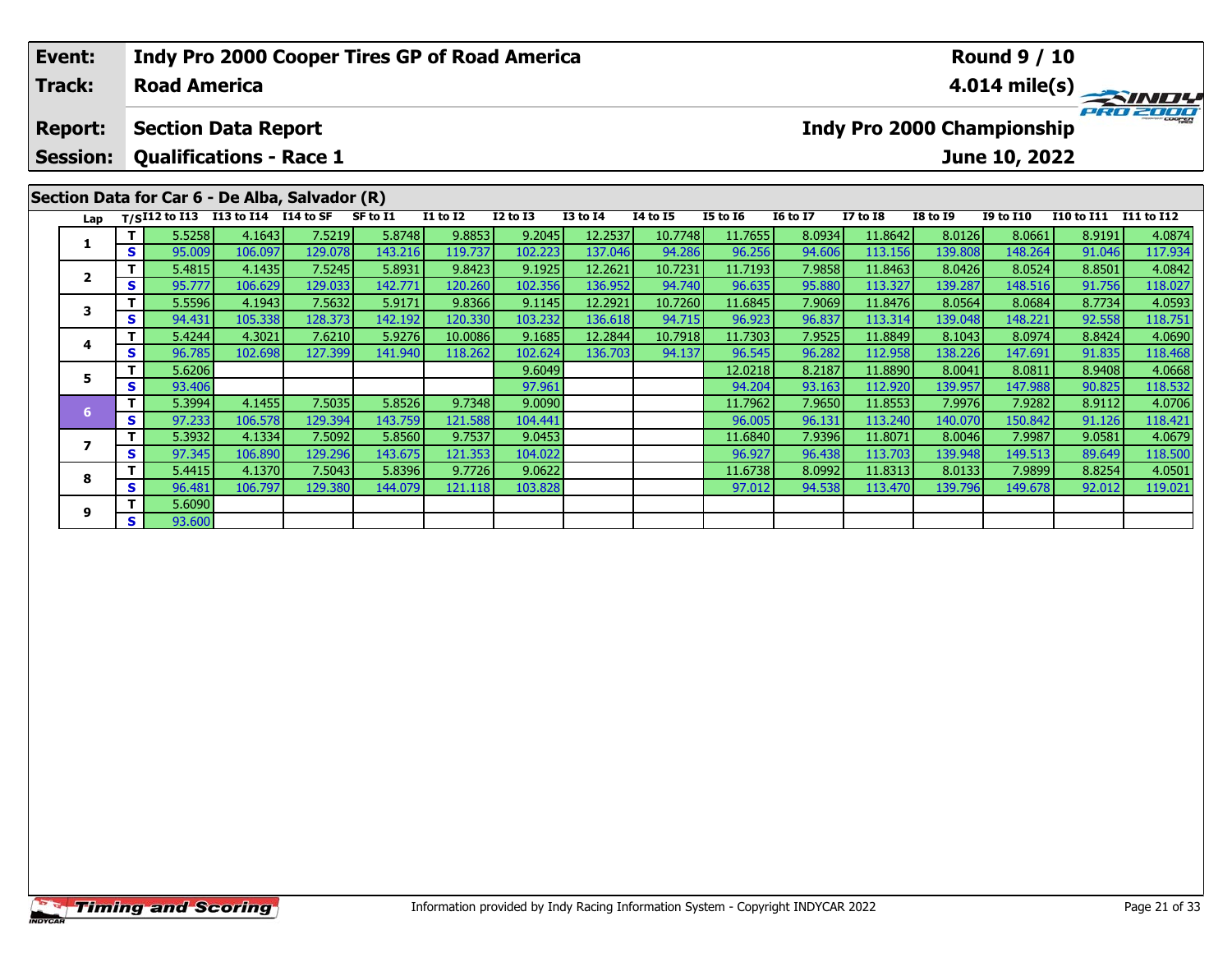#### **Event: Indy Pro 2000 Cooper Tires GP of Road America Round 9 / 10Road America4.014 mile(s) Track:** PRO 2000 **Indy Pro 2000 Championship Report: Section Data Report Qualifications - Race 1 Session:June 10, 2022 Section Data for Car 6 - De Alba, Salvador (R)**

| Lap                      | T/SLap |          | PI to PO | <b>PO to SF</b> | <b>SF to PI</b> | PIA to PO |
|--------------------------|--------|----------|----------|-----------------|-----------------|-----------|
|                          | т      | 126.0134 |          | 128.9969        |                 |           |
| 1<br>$\overline{2}$<br>3 | S      | 114.674  |          | 105.494         |                 |           |
|                          | т      | 125.6433 |          |                 |                 |           |
|                          | S      | 115.011  |          |                 |                 |           |
|                          | т      | 125.5999 |          |                 |                 |           |
|                          | S<br>т | 115.051  |          |                 |                 |           |
| 4                        |        | 126.2092 |          |                 | 138.7820        |           |
|                          | S      | 114.496  |          |                 | 103.003         |           |
| 5                        | т      | 253.0505 | 114.8860 | 125.2926        |                 | 130.2830  |
|                          | S      | 57.105   | 8.629    | 108.613         |                 | 11.680    |
| $6\phantom{1}$           | т      | 125.0707 |          |                 |                 |           |
|                          | S      | 115.538  |          |                 |                 |           |
| 7                        | т      | 125.0834 |          |                 |                 |           |
|                          | S      | 115.526  |          |                 |                 |           |
| 8                        | т      | 125.0951 |          |                 | 198.0297        |           |
|                          | S      | 115.515  |          |                 | 72.186          |           |
| 9                        | т      |          |          |                 |                 |           |
|                          | S      |          |          |                 |                 |           |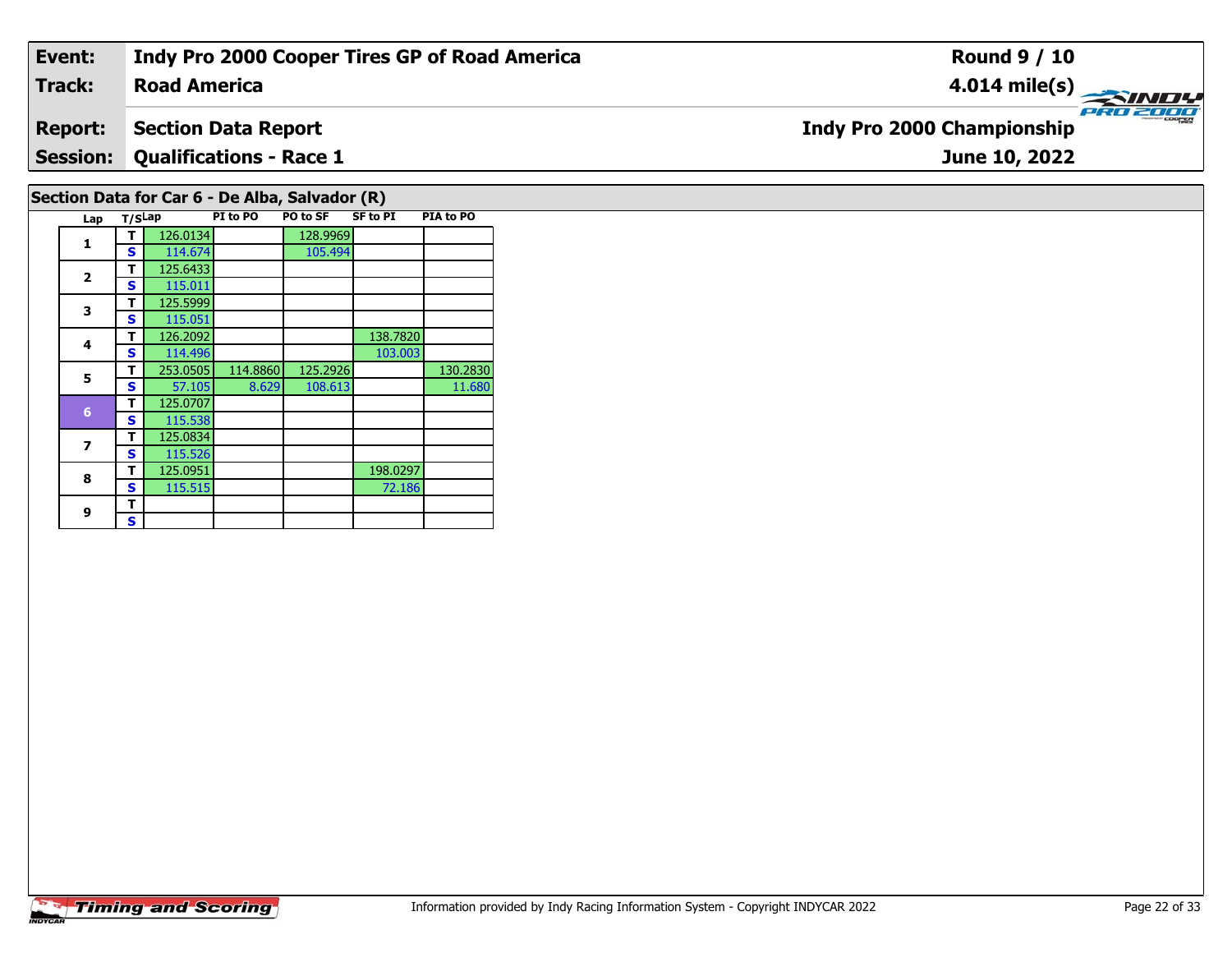|  | Event:<br><b>Track:</b>                                                                                                |        | <b>Road America</b>        |         | <b>Indy Pro 2000 Cooper Tires GP of Road America</b>                         |          |                 |              |                 |                 |                 |                 |                 |                                   | <b>Round 9 / 10</b> |            | $4.014 \text{ mile(s)}$ |
|--|------------------------------------------------------------------------------------------------------------------------|--------|----------------------------|---------|------------------------------------------------------------------------------|----------|-----------------|--------------|-----------------|-----------------|-----------------|-----------------|-----------------|-----------------------------------|---------------------|------------|-------------------------|
|  | <b>Report:</b>                                                                                                         |        | <b>Section Data Report</b> |         |                                                                              |          |                 |              |                 |                 |                 |                 |                 | <b>Indy Pro 2000 Championship</b> |                     |            | PRO 2000                |
|  | <b>Session:</b>                                                                                                        |        |                            |         | <b>Qualifications - Race 1</b><br>Section Data for Car 8 - Siegel, Nolan (R) |          |                 |              |                 |                 |                 |                 |                 |                                   | June 10, 2022       |            |                         |
|  |                                                                                                                        |        |                            |         |                                                                              | SF to I1 | <b>I1 to I2</b> | $I2$ to $I3$ | <b>I3 to I4</b> | <b>I4 to I5</b> | <b>I5 to 16</b> | <b>16 to 17</b> | <b>I7 to I8</b> | <b>I8 to I9</b>                   | <b>I9 to I10</b>    | I10 to I11 | <b>I11 to I12</b>       |
|  | Lap T/SI12 to I13 I13 to I14 I14 to SF<br>т.<br>S.<br>$\overline{2}$<br>S.<br>т<br>3<br>S.<br>4<br>S.<br>T.<br>5<br>S. |        | 5.4517                     | 4.2166  | 7.6531                                                                       | 5.9714   | 10.0357         | 9.2331       | 12.4128         | 10.8279         | 11.8034         | 8.0745          | 11.7278         | 8.0537                            | 8.1487              | 8.8008     | 4.1133                  |
|  |                                                                                                                        | 96.300 | 104.781                    | 126.865 | 140.899                                                                      | 117.943  | 101.906         | 135.289      | 93.823          | 95.947          | 94.827          | 114.472         | 139.095         | 146.761                           | 92.270              | 117.192    |                         |
|  |                                                                                                                        |        | 5.2893                     | 4.1538  | 7.6235                                                                       | 5.9674   | 9.8618          | 9.0391       | 12.3793         | 10.7367         | 11.6587         | 8.0059          | 11.7220         | 8.0641                            | 8.1467              | 8.7874     | 4.1182                  |
|  |                                                                                                                        |        | 99.257                     | 106.365 | 127.357                                                                      | 140.993  | 120.022         | 104.093      | 135.655         | 94.620          | 97.138          | 95.640          | 114.528         | 138.915                           | 146.797             | 92.410     | 117.052                 |
|  |                                                                                                                        |        | 5.2534                     | 4.1650  | 7.6115                                                                       | 5.9912   | 9.7743          | 9.0058       | 12.3594         | 10.6944         | 11.6683         | 8.0013          | 11.7828         | 8.0950                            | 8.1412              | 8.7377     | 4.1173                  |
|  |                                                                                                                        |        | 99.935                     | 106.079 | 127.558                                                                      | 140.433  | 121.097         | 104.478      | 135.874         | 94.994          | 97.058          | 95.695          | 113.937         | 138.385                           | 146.896             | 92.936     | 117.078                 |
|  |                                                                                                                        |        | 5.2946                     | 4.2049  | 7.6613                                                                       | 6.0190   | 9.8483          | 9.0788       | 12.4303         | 10.7851         | 11.7865         | 8.0220          | 11.8103         | 8.1592                            | 8.2263              | 8.7725     | 4.1213                  |
|  |                                                                                                                        |        | 99.158                     | 105.072 | 126.729                                                                      | 139.785  | 120.187         | 103.638      | 135.099         | 94.196          | 96.085          | 95.448          | 113.672         | 137.296                           | 145.376             | 92.567     | 116.964                 |
|  |                                                                                                                        |        | 5.3669                     | 4.3264  |                                                                              |          |                 | 10.3701      |                 |                 | 12.8819         | 9.3623          | 13.1427         | 8.4095                            | 8.6692              | 9.0907     | 4.1262                  |
|  |                                                                                                                        |        | 97.822                     | 102.121 |                                                                              |          |                 | 90.733       |                 |                 | 87.914          | 81.784          | 102.148         | 133.210                           | 137.949             | 89.327     | 116.826                 |
|  | 6                                                                                                                      |        | 5.2816                     | 4.2049  | 7.6758                                                                       | 6.0171   | 9.9552          | 9.1162       | 12.4254         | 10.9414         | 11.7486         | 8.8532          | 12.9546         | 8.1479                            | 9.7155              | 9.0752     | 4.1239                  |
|  |                                                                                                                        | S.     | 99.402                     | 105.072 | 126.490                                                                      | 139.829  | 118.896         | 103.2131     | 135.152         | 92.850          | 96.394          | 86.486          | 103.631         | 137.487                           | 123.0931            | 89.480     | 116.891                 |

**<sup>T</sup>** 5.2596 4.2087 7.6584 5.9720 9.8060 8.9660 11.6833 8.1048 11.7196 8.0665 8.1037 8.7098 4.0820 **<sup>S</sup>** 99.817 104.977 126.777 140.885 120.705 104.942 96.933 94.473 114.552 138.874 147.576 93.234 118.091

8 | T | 5.2508| 4.2508| 7.6861| 5.9957| 9.6910| 9.0466| 12.3679| 10.8381| 11.7939| 8.1176| 11.7782| 7.9885| 8.0231| 8.7433| 4.0947<br>| S | 99.985 103.938 126.320 140.328 122.138 104.007 135.780 93.735 96.024 94.324 113.982 1

**7**

**8**

**9**

**<sup>T</sup>** 5.3487 4.5685 **<sup>S</sup>** 98.155 96.710

96.710

4.0820

118.091<br>4.0947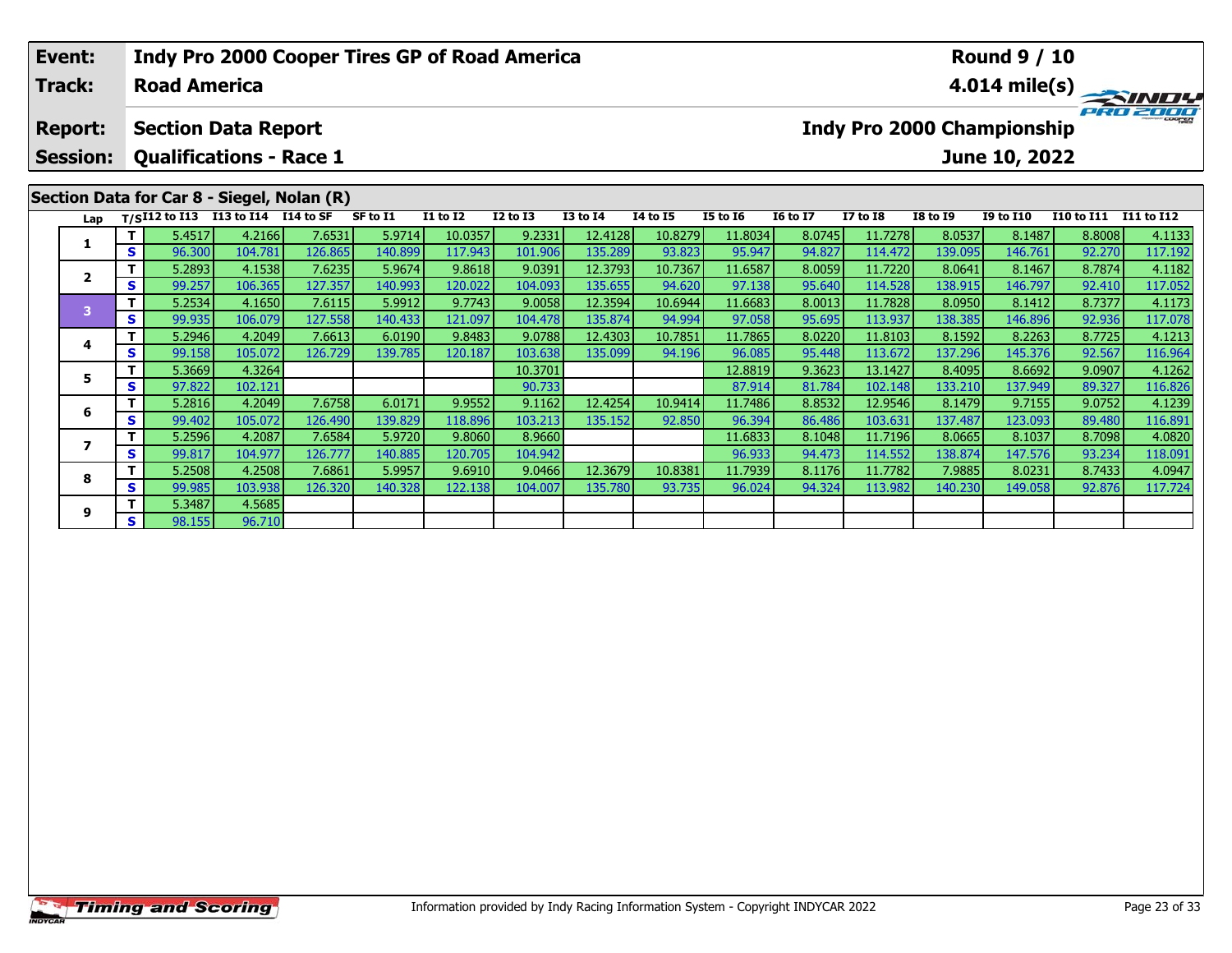## **Event: Indy Pro 2000 Cooper Tires GP of Road America Round 9 / 10Track:Road America4.014 mile(s) PRO 2000 Report: Section Data Report Indy Pro 2000 Championship Session: Qualifications - Race 1 June 10, 2022 Section Data for Car 8 - Siegel, Nolan (R) Lap T/SLap PI to PO PO to SF SF to PI PIA to PO**

**1**

**2**

**4**

**5**

**6**

**7**

**8**

**9 TS**

**<sup>T</sup>** 125.5539 **<sup>S</sup>** 115.093

**<sup>T</sup>** 125.3986 **<sup>S</sup>** 115.236

 **<sup>T</sup>** 130.2365 **<sup>S</sup>** 110.955125.7191

**<sup>T</sup>** 125.7191 **<sup>S</sup>** 114.942

**1 T** 126.5245 128.9006<br>**S** 114.210 105.573

**d T** 126.2204 139.3055<br> **S** 114.485 102.616

**R T** 125.6663 190.3226<br>**S** 114.990 75.109

**T** 243.7406 98.0428 132.6142 113.6037<br>**S** 59.286 10.112 102.617 13.395

102.616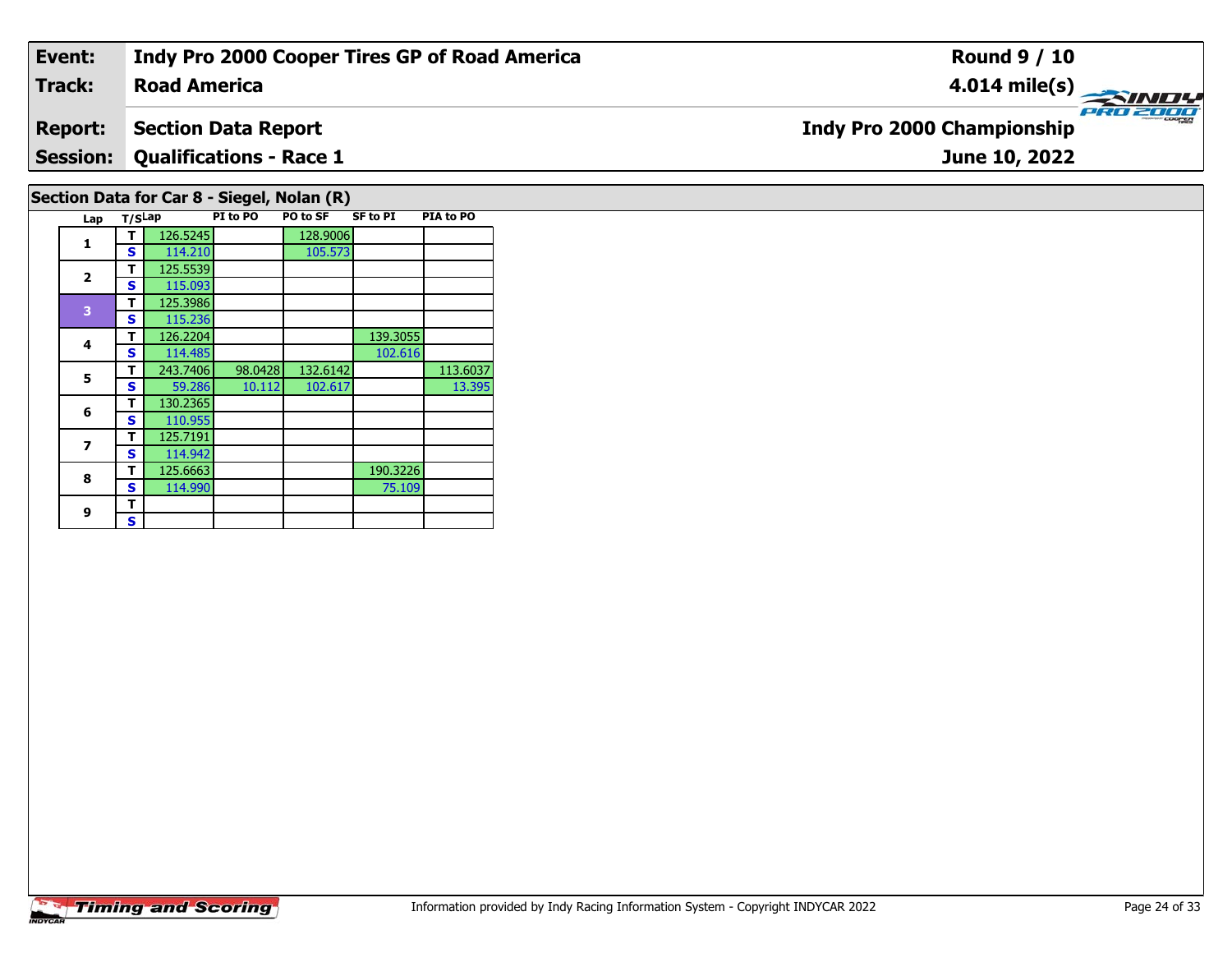| Event:                  |     |                     |                                            |         | <b>Indy Pro 2000 Cooper Tires GP of Road America</b> |                 |              |                 |                 |                 |                 |                 |                                   | <b>Round 9 / 10</b> |                   |                         |
|-------------------------|-----|---------------------|--------------------------------------------|---------|------------------------------------------------------|-----------------|--------------|-----------------|-----------------|-----------------|-----------------|-----------------|-----------------------------------|---------------------|-------------------|-------------------------|
| <b>Track:</b>           |     | <b>Road America</b> |                                            |         |                                                      |                 |              |                 |                 |                 |                 |                 |                                   |                     |                   | $4.014 \text{ mile(s)}$ |
| <b>Report:</b>          |     |                     | <b>Section Data Report</b>                 |         |                                                      |                 |              |                 |                 |                 |                 |                 | <b>Indy Pro 2000 Championship</b> |                     |                   | PRO 2000                |
| <b>Session:</b>         |     |                     | <b>Qualifications - Race 1</b>             |         |                                                      |                 |              |                 |                 |                 |                 |                 |                                   | June 10, 2022       |                   |                         |
|                         |     |                     | Section Data for Car 83 - Finelli, Charles |         |                                                      |                 |              |                 |                 |                 |                 |                 |                                   |                     |                   |                         |
| Lap                     |     |                     | T/SI12 to I13 I13 to I14 I14 to SF         |         | SF to I1                                             | <b>I1 to I2</b> | $I2$ to $I3$ | <b>I3 to I4</b> | <b>I4 to I5</b> | <b>I5 to 16</b> | <b>16 to 17</b> | <b>I7 to I8</b> | <b>I8 to 19</b>                   | <b>I9 to I10</b>    | <b>I10 to I11</b> | I11 to I12              |
|                         |     | 6.0820              | 4.3244                                     | 7.7832  | 6.0580                                               | 10.5713         | 9.5645       | 12.6028         | 11.1759         | 12.4978         | 8.5631          | 12.2401         | 8.2088                            | 8.4247              | 9.1287            | 4.2078                  |
|                         | S.  | 86.320              | 102.169                                    | 124.744 | 138.885                                              | 111.967         | 98.375       | 133.250         | 90.902          | 90.616          | 89.416          | 109.680         | 136.467                           | 141.953             | 88.955            | 114.560                 |
| $\overline{\mathbf{2}}$ |     | 5.4544              | 4.3623                                     | 7.7794  | 6.0669                                               | 10.3838         | 9.3903       | 12.5739         | 11.0821         | 11.9285         | 8.2006          | 12.0520         | 8.2015                            | 8.3146              | 8.9556            | 4.1295                  |
|                         | s l | 96.253              | 101.281                                    | 124.805 | 138.681                                              | 113.989         | 100.200      | 133.556         | 91.671          | 94.941          | 93.369          | 111.392         | 136.588                           | 143.832             | 90.675            | 116.732                 |
| 3                       |     | 5.5787              | 4.2170                                     | 7.7187  | 6.0706                                               | 10.3459         | 9.2356       | 12.5656         | 10.9928         | 12.0381         | 8.2697          | 12.0209         | 8.2270                            | 8.3218              | 9.0914            | 4.1807                  |
|                         | s l | 94.108              | 104.771                                    | 125.787 | 138.596                                              | 114.406         | 101.879      | 133.644         | 92.416          | 94.076          | 92.589          | 111.680         | 136.165                           | 143.708             | 89.320            | 115.303                 |
|                         |     | 5.5897              |                                            |         |                                                      |                 | 10.9370      | 16.0252         | 13.1898         | 13.5275         | 10.4476         | 13.3567         | 8.3449                            | 8.3285              | 9.1816            | 4.1901                  |
| 4                       | s l | 93.923              |                                            |         |                                                      |                 | 86.030       | 104.792         | 77.022          | 83.718          | 73.288          | 100.511         | 134.241                           | 143.592             | 88.443            | 115.044                 |

5 | T | 5.5009| 4.2122| 7.7059| 6.0543| 10.1585| 9.3352| 12.5514| 11.1235| 12.0338| 8.3932| 12.1192| 8.1745| 8.2685| 8.9291| 4.1394<br>| S | 95.439| 104.890| 125.996| 138.970| 116.517| 100.792| 133.795| 91.330| 94.110| 91.226

6 | T | 5.4373| 4.2671| 7.7721| 6.0530| 10.0925| 9.2776| 12.5432| 11.0612| 11.9308| 8.6809| 12.4669| 8.2285| 8.3226| 9.3104| 4.1874<br>| S | 96.555| 103.541 124.922| 138.999| 117.279| 101.417| 133.883| 91.844| 94.922| 88.203|

7 | T | 5.4906| 4.2980| 7.7820| 6.0613| 10.0690| 9.6870| 12.8532| 11.2337| 12.4103| 8.5104| 12.1825| 8.2780| 8.9006| 10.4496| 5.1946<br>7 | S | 95.618| 102.796| 124.763| 138.809| 117.553| 97.131| 130.654| 90.434| 91.255| 89.9

**6**

**7**

**8**

**<sup>T</sup>** 6.2654 **<sup>S</sup>** 83.794

116.453<br>4.1874

115.118<br>5.1946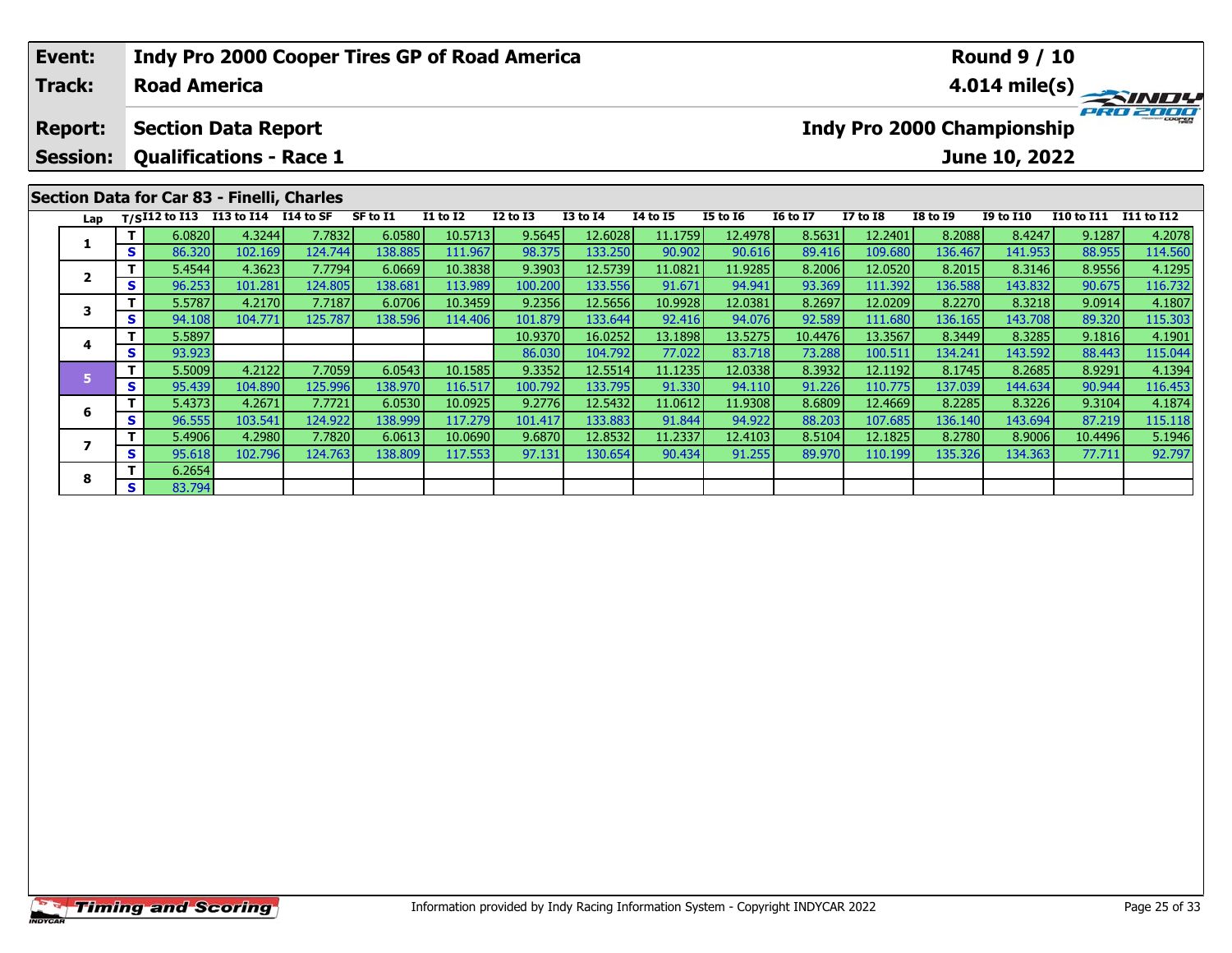#### **Event: Indy Pro 2000 Cooper Tires GP of Road America Round 9 / 10Road America4.014 mile(s) Track:** PRO 2001 **Indy Pro 2000 Championship Report: Section Data Report Qualifications - Race 1 Session:June 10, 2022 Section Data for Car 83 - Finelli, Charles**

| Lap          | T/SLap |          | PI to PO | PO to SF | SF to PI | PIA to PO |
|--------------|--------|----------|----------|----------|----------|-----------|
| 1            | т      | 131.4331 |          | 140.0989 |          |           |
|              | S      | 109.945  |          | 97.134   |          |           |
|              | т      | 128.8754 |          |          |          |           |
| $\mathbf{2}$ | S      | 112.127  |          |          |          |           |
| 3            | т      | 128.8745 |          |          | 141.1155 |           |
|              | s      | 112.128  |          |          | 101.300  |           |
| 4            | т      | 320.4512 | 167.9881 | 140.1267 |          | 183.2934  |
|              | S      | 45.094   | 5.901    | 97.115   |          | 8.302     |
| 5            | т      | 128.6996 |          |          |          |           |
|              | S      | 112.280  |          |          |          |           |
| 6            | т      | 129.6315 |          |          |          |           |
|              | S      | 111.473  |          |          |          |           |
| 7            | т      | 133.4008 |          |          | 199.6361 |           |
|              | S      | 108.323  |          |          | 71.605   |           |
| 8            | т      |          |          |          |          |           |
|              | S      |          |          |          |          |           |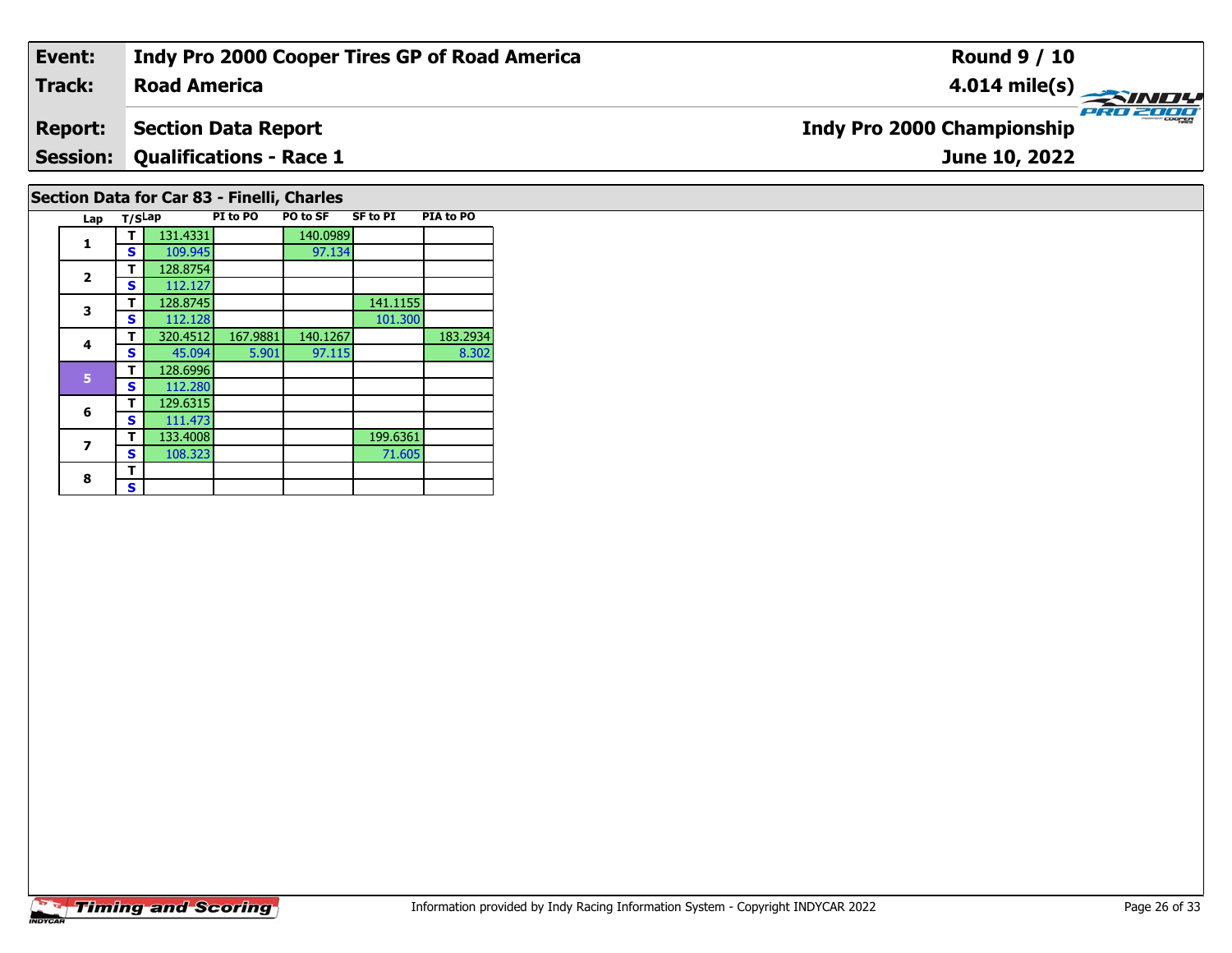| Event:                            |              |                     | <b>Indy Pro 2000 Cooper Tires GP of Road America</b>         |         |          |          |              |                 |                 |                 |                 |                 |                                   | <b>Round 9 / 10</b> |                   |                                                           |
|-----------------------------------|--------------|---------------------|--------------------------------------------------------------|---------|----------|----------|--------------|-----------------|-----------------|-----------------|-----------------|-----------------|-----------------------------------|---------------------|-------------------|-----------------------------------------------------------|
| <b>Track:</b>                     |              | <b>Road America</b> |                                                              |         |          |          |              |                 |                 |                 |                 |                 |                                   |                     |                   | $4.014 \text{ mile(s)} \rightarrow 4.014 \text{ mile(s)}$ |
| <b>Report:</b><br><b>Session:</b> |              |                     | <b>Section Data Report</b><br><b>Qualifications - Race 1</b> |         |          |          |              |                 |                 |                 |                 |                 | <b>Indy Pro 2000 Championship</b> | June 10, 2022       |                   | PRO 2000                                                  |
|                                   |              |                     | Section Data for Car 90 - Foster, Louis (R)                  |         |          |          |              |                 |                 |                 |                 |                 |                                   |                     |                   |                                                           |
| Lap                               |              | $T/SI12$ to $I13$   | I13 to I14 I14 to SF                                         |         | SF to I1 | I1 to I2 | $I2$ to $I3$ | <b>I3 to I4</b> | <b>I4 to I5</b> | <b>I5 to 16</b> | <b>16 to 17</b> | <b>I7 to I8</b> | <b>I8 to I9</b>                   | <b>I9 to I10</b>    | <b>I10 to I11</b> | <b>I11 to I12</b>                                         |
|                                   |              | 5.3830              | 4.2114                                                       | 7.6563  | 5.9848   | 9.7751   | 9.0208       | 12.4098         | 10.7398         | 11.7130         | 7.9167          | 11.7761         | 8.0310                            | 8.1030              | 8.7418            | 4.0889                                                    |
|                                   | $\mathbf{s}$ | 97.529              | 104.910                                                      | 126.812 | 140.583  | 121.087  | 104.304      | 135.322         | 94.593          | 96.687          | 96.717          | 114.002         | 139.488                           | 147.588             | 92.892            | 117.891                                                   |
| 2                                 |              | 5.3142              | 4.1588                                                       | 7.6100  | 5.9694   | 9.7145   | 8.9681       | 12.3498         | 10.6423         | 11.6674         | 7.9259          | 11.7180         | 8.0135                            | 8.0509              | 8.6572            | 4.0718                                                    |
|                                   | <b>S</b>     | 98.792              | 106.237                                                      | 127.583 | 140.946  | 121.842  | 104.917      | 135.979         | 95.460          | 97.065          | 96.605          | 114.567         | 139.793                           | 148.544             | 93.800            | 118.386                                                   |
| 3                                 | Τ.           | 5.3399              |                                                              |         |          |          | 10.8786      | 15.6156         | 11.3521         | 12.0612         | 8.1902          | 11.7834         | 8.0815                            | 8.1552              | 8.7486            | 4.0781                                                    |
|                                   | <b>S</b>     | 98.316              |                                                              |         |          |          | 86.492       | 107.541         | 89.491          | 93.896          | 93.488          | 113.931         | 138.616                           | 146.644             | 92.820            | 118.203                                                   |
|                                   |              | 5.2107              | 4.1333                                                       | 7.6008  | 5.9599   | 9.7233   | 8.9379       | 12.3424         | 10.7828         | 11.7629         | 8.0346          | 11.6883         | 8.0610                            | 8.1002              | 8.6763            | 4.0765                                                    |
| 4                                 | <b>S</b>     | 100.754             | 106.892                                                      | 127.738 | 141.171  | 121.732  | 105.272      | 136.061         | 94.216          | 96.277          | 95.298          | 114.858         | 138.969                           | 147.639             | 93.594            | 118.250                                                   |
|                                   |              | 5.2055              | 4.1601                                                       | 7.6206  | 5.9847   | 9.7181   | 8.9041       | 12.3505         | 10.8057         | 11.7162         | 7.9516          | 11.7615         | 8.0729                            | 8.1089              | 8.6907            | 4.0879                                                    |
| 5                                 | S.           | 100.855             | 106.204                                                      | 127.406 | 140.586  | 121.797  | 105.671      | 135.972         | 94.016          | 96.661          | 96.293          | 114.144         | 138.764                           | 147.481             | 93.438            | 117.920                                                   |

6 | T | 5.2670 |4.2220 | 7.6686 | 5.9679 | 9.6257 | 8.9444 | 12.3874 | 10.6709 | 11.7073 | 8.0311 | 11.7755 | 8.1286 | 8.1818 | 8.7866 | 4.0874 | 13.934 | 13.934 | 13.934 | 13.934 | 14.075 | 14.087 | 14.087 | 14.087 | 14.0

7 | T | 5.2720 | 4.2476 | 7.6927 | 6.0029 | 9.6637 | 8.9302 | 12.3671 | 10.8019 | 11.7374 | 8.0144 | 11.7899 | 8.0599 | 8.0238 | 8.7035 | 4.0719<br>7 | S | 99.583 | 104.016 | 126.212 | 140.160 | 122.483 | 105.363 | 135.789 |

**6**

**7**

**8**

**<sup>T</sup>** 6.0133 **<sup>S</sup>** 87.306

117.934<br>4.0719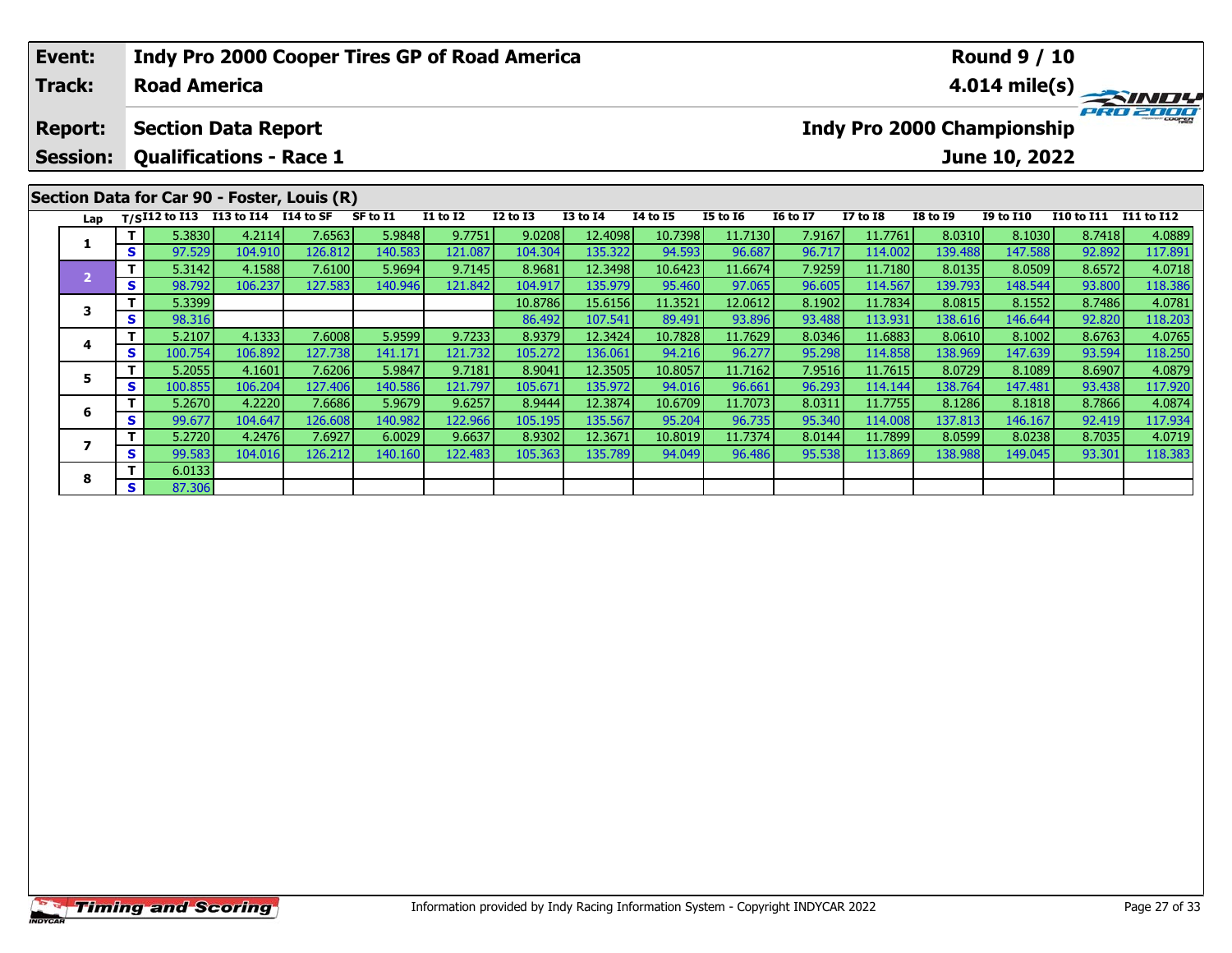#### **Event: Indy Pro 2000 Cooper Tires GP of Road America Round 9 / 10Road America4.014 mile(s) Track:** PRO 2001 **Indy Pro 2000 Championship Report: Section Data Report Qualifications - Race 1 Session:June 10, 2022 Section Data for Car 90 - Foster, Louis (R)**

| Lap            | T/SLap |          | PI to PO | PO to SF | <b>SF to PI</b> | PIA to PO |
|----------------|--------|----------|----------|----------|-----------------|-----------|
| 1              |        | 125.5515 |          | 129.5269 |                 |           |
|                | S      | 115.095  |          | 105.062  |                 |           |
|                | т      | 124.8318 |          |          | 136.9987        |           |
| $\overline{2}$ | S      | 115.759  |          |          | 104.344         |           |
| 3              | т      | 361.7951 | 215.8685 | 133.6215 |                 | 231.4759  |
|                | S      | 39.941   | 4.592    | 101.843  |                 | 6.574     |
| 4              | т      | 125.0909 |          |          |                 |           |
|                | S      | 115.519  |          |          |                 |           |
| 5              | т      | 125.1390 |          |          |                 |           |
|                | S      | 115.475  |          |          |                 |           |
| 6              | т      | 125.4522 |          |          |                 |           |
|                | S      | 115.187  |          |          |                 |           |
| 7              | т      | 125.3789 |          |          | 190.7145        |           |
|                | S      | 115.254  |          |          | 74.955          |           |
| 8              | т      |          |          |          |                 |           |
|                | S      |          |          |          |                 |           |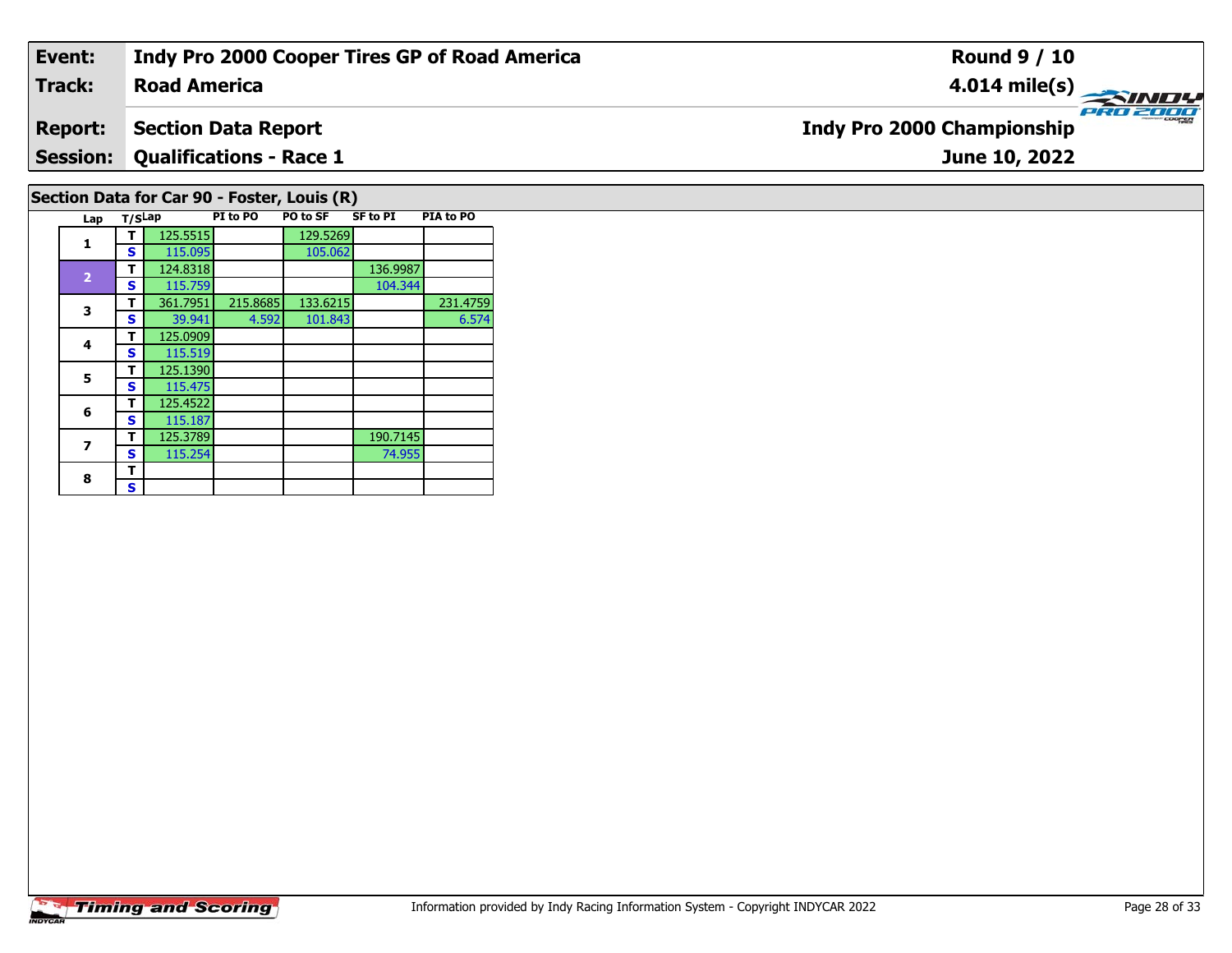| Event:<br><b>Track:</b>                                                 |        | Indy Pro 2000 Cooper Tires GP of Road America<br><b>Road America</b> |                      |         |          |                 |              |                 |          |                 |                 |                                   |                 | <b>Round 9 / 10</b> |                   | $4.014 \text{ mile(s)}$ |
|-------------------------------------------------------------------------|--------|----------------------------------------------------------------------|----------------------|---------|----------|-----------------|--------------|-----------------|----------|-----------------|-----------------|-----------------------------------|-----------------|---------------------|-------------------|-------------------------|
| <b>Report:</b>                                                          |        | <b>Section Data Report</b>                                           |                      |         |          |                 |              |                 |          |                 |                 | <b>Indy Pro 2000 Championship</b> |                 |                     |                   | PRO 2000                |
| <b>Session:</b>                                                         |        | <b>Qualifications - Race 1</b>                                       |                      |         |          |                 |              |                 |          |                 |                 |                                   |                 | June 10, 2022       |                   |                         |
|                                                                         |        |                                                                      |                      |         |          |                 |              |                 |          |                 |                 |                                   |                 |                     |                   |                         |
| Lap                                                                     |        | $T/SI12$ to $I13$                                                    | I13 to I14 I14 to SF |         | SF to I1 | <b>I1 to I2</b> | $I2$ to $I3$ | <b>I3 to I4</b> | 14 to 15 | <b>I5 to 16</b> | <b>16 to 17</b> | <b>I7 to I8</b>                   | <b>I8 to I9</b> | <b>I9 to I10</b>    | <b>I10 to I11</b> | <b>I11 to I12</b>       |
| Section Data for Car 92 - Brichacek, Wyatt<br>S.<br>$\overline{2}$<br>S | 5.4050 | 4.1324                                                               | 7.5411               | 5.9169  | 9.9282   | 9.2074          | 12.3427      | 10.7296         | 11.7221  | 8.0336          | 11.8202         | 8.0597                            | 8.0467          | 8.7991              | 4.1009            |                         |
|                                                                         |        | 97.132                                                               | 106.916              | 128.749 | 142.197  | 119.220         | 102.191      | 136.058         | 94.683   | 96.612          | 95.310          | 113.577                           | 138.991         | 148.621             | 92.287            | 117.546                 |
|                                                                         |        | 5.2988                                                               | 4.1562               | 7.5692  | 5.9435   | 9.7662          | 9.0684       | 12.2469         | 10.6413  | 11.7021         | 8.0539          | 11.8312                           | 8.0156          | 8.0067              | 8.7247            | 4.0678                  |
|                                                                         |        | 99.079                                                               | 106.303              | 128.271 | 141.560  | 121.197         | 103.757      | 137.122         | 95.469   | 96.778          | 95.070          | 113.471                           | 139.756         | 149.364             | 93.074            | 118.503                 |
| 3                                                                       |        |                                                                      |                      | 7.7740  | 5.9803   | 9.8823          | 9.1354       | 12.3408         | 10.7221  | 11.7415         | 8.1628          | 11.8964                           | 8.0594          | 7.9718              | 10.4740           | 4.3289                  |
|                                                                         | S      |                                                                      |                      | 124.892 | 140.689  | 119.773         | 102.996      | 136.079         | 94.749   | 96.453          | 93.801          | 112.849                           | 138.996         | 150.017             | 77.530            | 111.355                 |
| 4                                                                       | Τ.     | 5.5282                                                               |                      |         |          |                 | 9.8061       | 12.8201         | 11.2868  | 11.8640         | 8.3620          | 11.7769                           | 8.0991          | 8.1779              | 8.7922            | 4.0759                  |
|                                                                         | S.     | 94.968                                                               |                      |         |          |                 | 95.951       | 130.991         | 90.009   | 95.457          | 91.567          | 113.994                           | 138.315         | 146.237             | 92.360            | 118.267                 |
| 5                                                                       |        | 5.5017                                                               | 4.3154               | 7.7415  | 6.0308   | 9.9144          | 9.0107       | 12.3003         | 11.0240  | 11.7259         | 8.0695          | 12.3874                           | 8.3181          | 8.1459              | 8.8121            | 4.0885                  |
|                                                                         | S.     | 95.425                                                               | 102.382              | 125.416 | 139.511  | 119.386         | 104.421      | 136.527         | 92.154   | 96.581          | 94.886          | 108.376                           | 134.673         | 146.811             | 92.151            | 117.903                 |
| 6                                                                       |        | 5.3229                                                               | 4.1457               | 7.6165  | 5.9806   | 9.7940          | 8.9851       | 12.3760         | 10.6872  | 11.7099         | 7.9928          | 11.7768                           | 8.0841          | 8.0851              | 8.7481            | 4.0812                  |
|                                                                         | S.     | 98.630                                                               | 106.573              | 127.474 | 140.682  | 120.853         | 104.719      | 135.692         | 95.058   | 96.713          | 95.796          | 113.995                           | 138.572         | 147.915             | 92.825            | 118.114                 |
|                                                                         | Τ.     |                                                                      |                      | 7.6670  | 5.9804   | 9.7647          | 9.0486       | 12.36241        | 10.8190  | 11.6076         | 8.0118          | 11.7629                           | 8.1007          | 8.1256              | 8.6836            | 4.0589                  |

**<sup>T</sup>** 7.6670 5.9804 9.7647 9.0486 12.3624 10.8190 11.6076 8.0118 11.7629 8.1007 8.1256 8.6836 4.0589 **<sup>S</sup>** 126.635 140.687 121.216 103.984 135.841 93.900 97.565 95.569 114.130 138.288 147.178 93.515 118.763

**<sup>T</sup>** 7.6748 5.9693 9.6785 8.9732 12.3273 10.7347 11.6805 7.9933 11.7218 8.0804 8.0922 8.7409 4.0686 **<sup>S</sup>** 126.506 140.948 122.295 104.858 136.228 94.638 96.956 95.790 114.530 138.635 147.785 92.902 118.479

**7**

**8**

**9**

**<sup>T</sup>** 5.4370 **<sup>S</sup>** 96.561

118.763<br>4.0686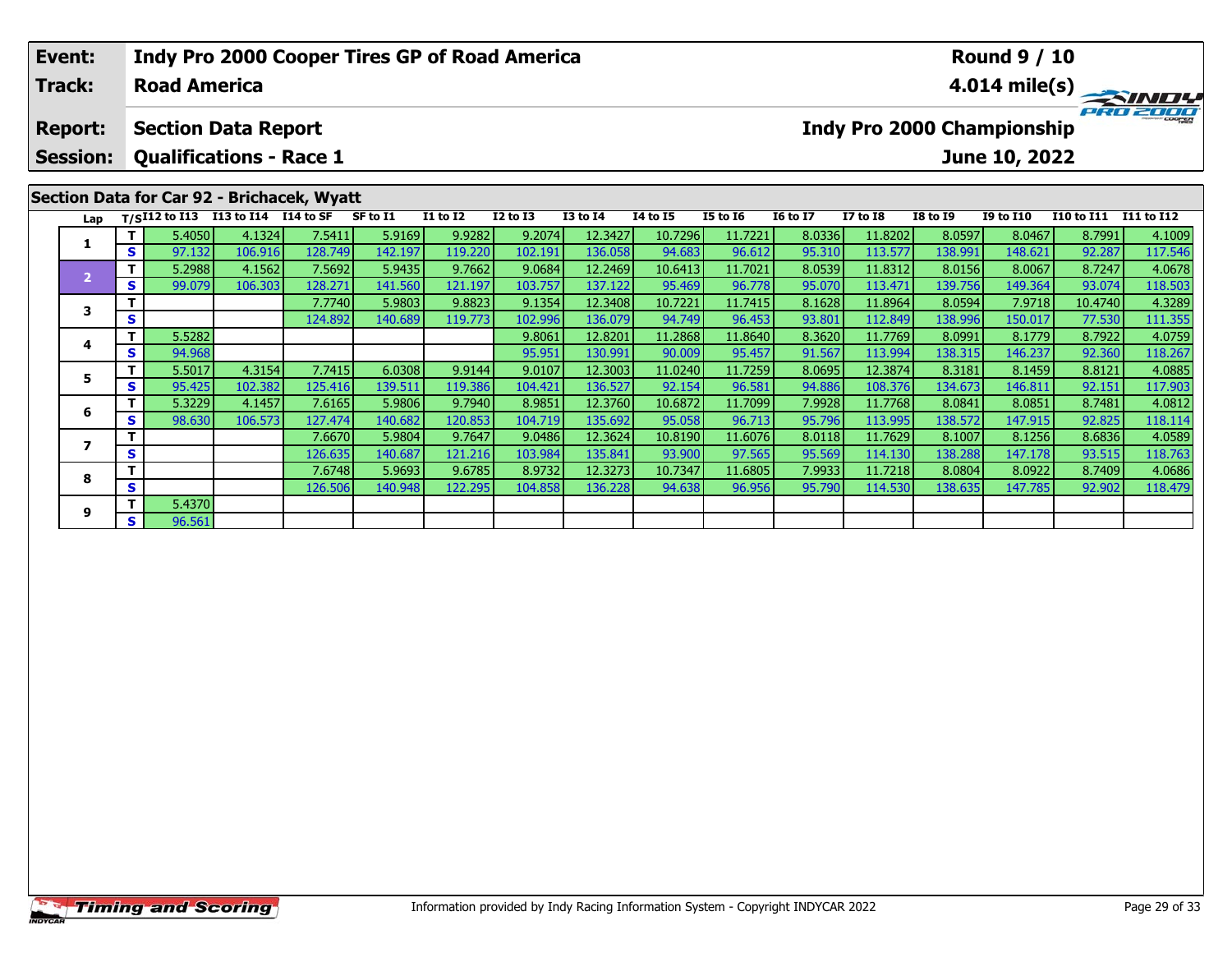#### **Event: Indy Pro 2000 Cooper Tires GP of Road America Round 9 / 10Road America4.014 mile(s) Track:** PRO 2000 **Indy Pro 2000 Championship Report: Section Data Report Qualifications - Race 1 Session:June 10, 2022 Section Data for Car 92 - Brichacek, Wyatt**

| PI to PO<br>PO to SF<br><b>SF to PI</b><br>PIA to PO |                |        |          |          |          |          |          |
|------------------------------------------------------|----------------|--------|----------|----------|----------|----------|----------|
|                                                      | Lap            | T/SLap |          |          |          |          |          |
|                                                      | 1              |        | 125.7856 |          | 131.9132 |          |          |
|                                                      |                | S      | 114.881  |          | 103.162  |          |          |
|                                                      | $\overline{2}$ | т      | 125.0925 |          |          |          |          |
|                                                      |                | S      | 115.518  |          |          |          |          |
|                                                      | 3              | т      | 128.3551 |          |          | 140.8192 |          |
|                                                      |                | S      | 112.581  |          |          | 101.513  |          |
|                                                      | 4              | т      | 242.6485 | 102.5033 | 127.5803 |          | 118.0468 |
|                                                      |                | S      | 59.553   | 9.672    | 106.665  |          | 12.891   |
|                                                      | 5              | т      | 127.3862 |          |          |          |          |
|                                                      |                | S      | 113.438  |          |          |          |          |
|                                                      | 6              | т      | 125.3860 |          |          |          |          |
|                                                      |                | s      | 115.247  |          |          |          |          |
|                                                      | 7              | т      | 125.4791 |          |          |          |          |
|                                                      |                | S      | 115.162  |          |          |          |          |
|                                                      | 8              | т      | 125.2410 |          |          | 196.5156 |          |
|                                                      |                | S      | 115.381  |          |          | 72.742   |          |
|                                                      | 9              | т      |          |          |          |          |          |
|                                                      |                | s      |          |          |          |          |          |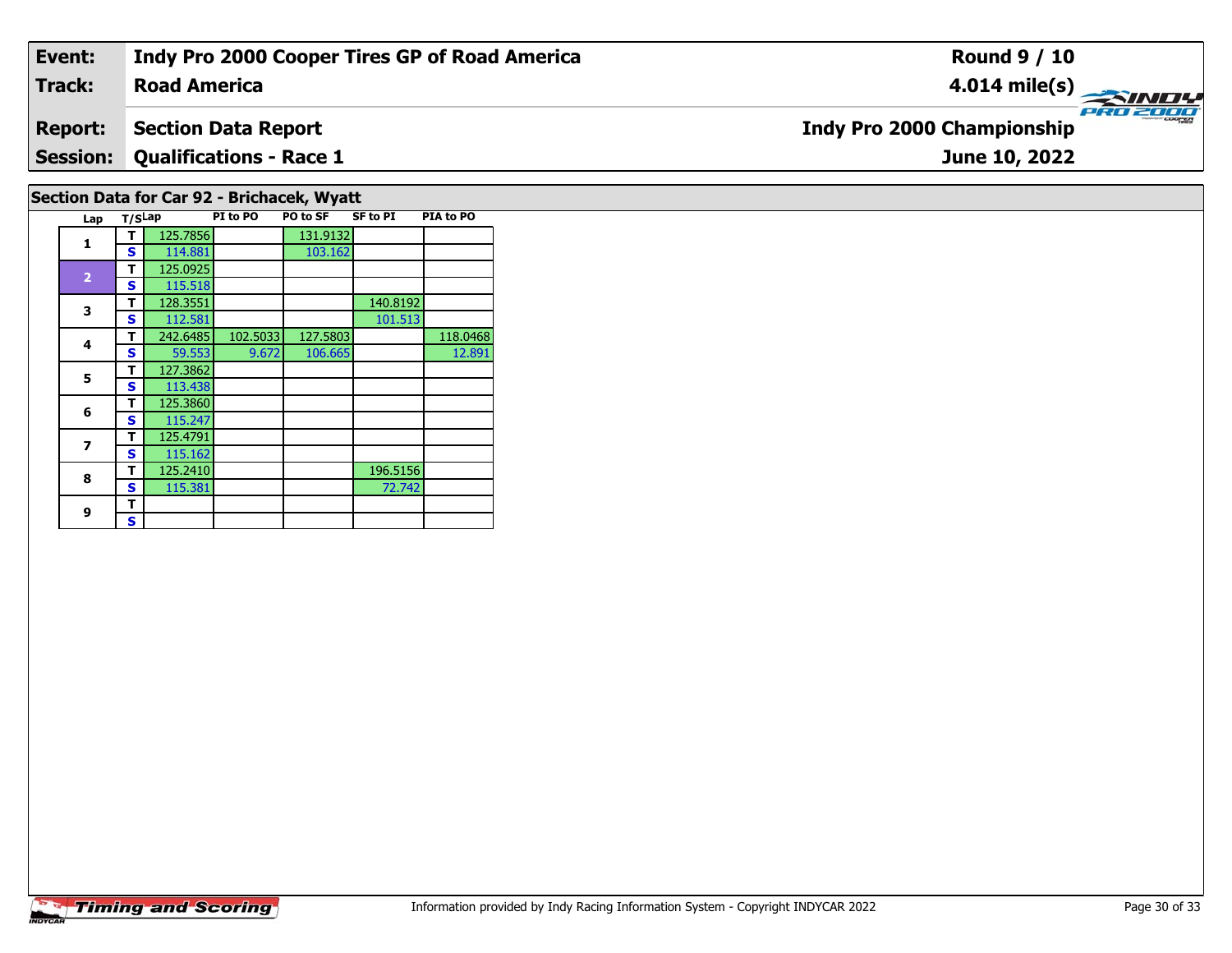# **Event:Round 9 / 10 Indy Pro 2000 Cooper Tires GP of Road America Track:Road America4.014 mile(s)** PRO 2000 **Report: Section Data Report Indy Pro 2000 Championship Session: Qualifications - Race 1 June 10, 2022 Section Data for Car 93 - Brewer, Lindsay (R) Lap T/SI12 to I13 I13 to I14 I14 to SF SF to I1 I1 to I2 I2 to I3 I3 to I4 I4 to I5 I5 to I6 I6 to I7 I7 to I8 I8 to I9 I9 to I10 I10 to I11 I11 to I12 <sup>T</sup>** 5.3925 4.2549 7.6699 5.9978 9.9888 9.1819 12.4418 11.0015 11.9479 8.2339 11.9181 8.0789 8.1696 8.7252 4.1080 **<sup>S</sup>** 97.357 103.838 126.587 140.279 118.496 102.474 134.974 92.343 94.787 92.991 112.644 138.661 146.385 93.069 117.343**1**2 | T | 5.3520| 4.2605| 7.6721| 6.0015| 9.8804| 9.0675| 12.4000| 10.9127| 11.7904| 8.2321| 12.2756| 8.1528| 8.2001| 8.8572| 4.1439<br>| S | 98.094| 103.701| 126.551| 140.192| 119.796| 103.767| 135.429| 93.094| 96.053| 93.012| **2**3 T 5.4338 4.2622 7.6978 6.0406 10.0514 9.0945 12.4217 10.8858 11.9322 8.2059 12.0259 8.1765 8.2415 9.3539 4.2224<br>S S 96.617 103.660 126.128 139.285 117.758 103.459 135.192 93.324 94.911 93.309 111.634 137.006 145.108 86.8 **3 <sup>T</sup>** 5.5609 10.2381 12.7912 11.7342 12.6854 8.8684 12.5650 8.2804 8.2880 9.1104 4.2787 **<sup>S</sup>** 94.409 91.903 131.287 86.577 89.276 86.338 106.844 135.287 144.294 89.134 112.662**4**112.662 **<sup>T</sup>** 5.6571 4.3214 7.7548 6.0369 10.0824 9.4019 15.0433 11.9317 11.9941 8.1922 11.9009 8.0981 8.1154 9.4092 4.2516 **<sup>S</sup>** 92.804 102.240 125.201 139.370 117.396 100.076 111.632 85.144 94.421 93.465 112.807 138.332 147.363 86.303 113.380**5**

6 | T | 5.4379| 4.3283| 7.7804| 6.0299| 10.0263| 9.1590| 12.4547| 10.8955| 11.8091| 8.1023| 11.9685| 8.1791| 8.1978| 9.0528| 4.1045<br>| S | 96.545| 102.077| 124.789| 139.532| 118.053| 102.731| 134.834| 93.241| 95.901| 94.502

7 | T | 5.4379| 4.3480| 7.7599| 6.0336| 10.2668| 9.2575| 12.3693| 10.8496| 12.2202| 8.6488| 12.2616| 8.3416| 8.6467| 8.9286| 4.1371<br>7 | S | 96.545 101.614 125.119 139.446 115.288 101.637 135.765 93.636 92.674 88.530 109.48

**6**

**7**

**8**

**<sup>T</sup>** 6.0007 **<sup>S</sup>** 87.490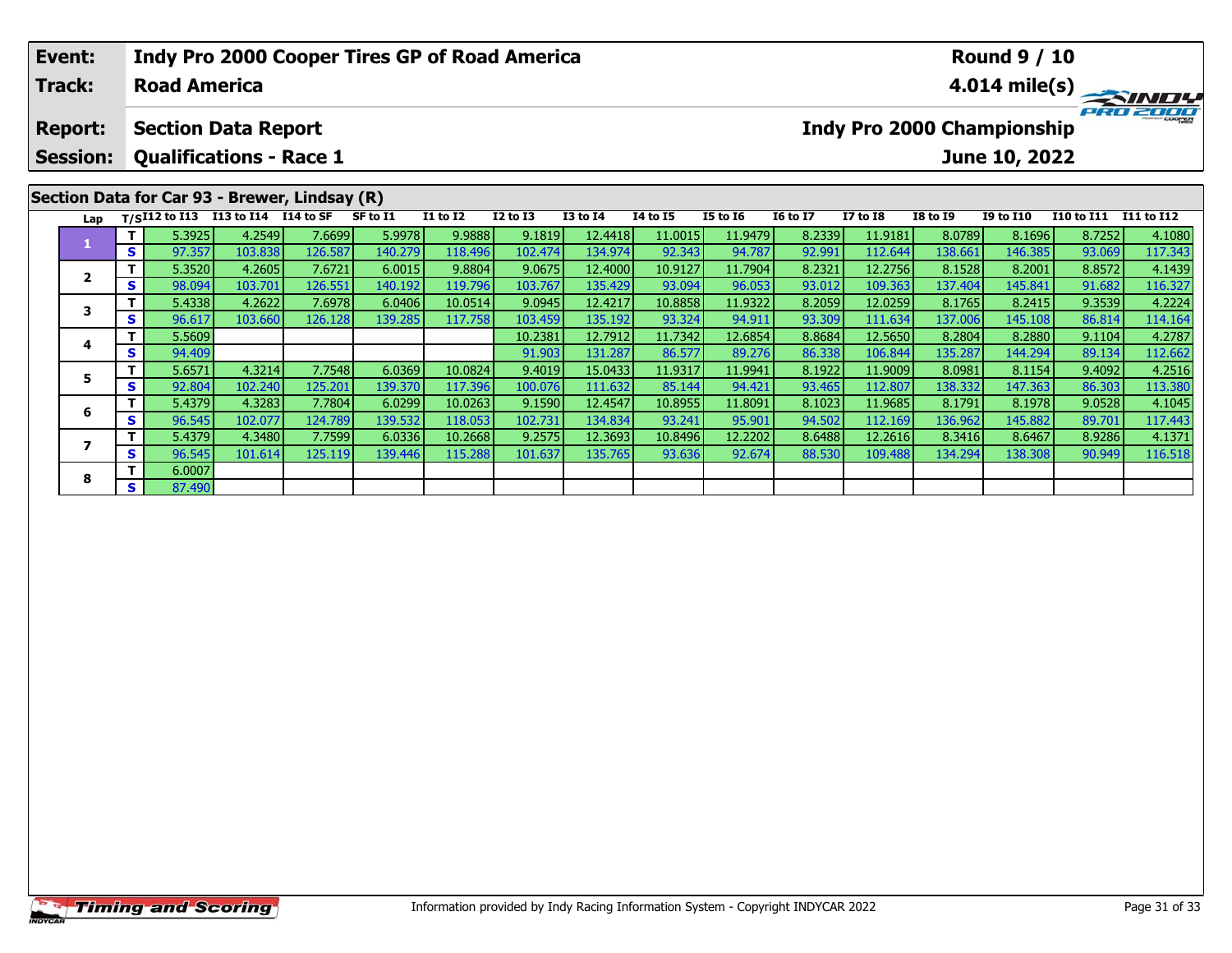#### **Event: Indy Pro 2000 Cooper Tires GP of Road America Round 9 / 10Track:Road America4.014 mile(s)** PRO 2000 **Report: Section Data Report Indy Pro 2000 Championship Session: Qualifications - Race 1 June 10, 2022 Section Data for Car 93 - Brewer, Lindsay (R)**

**Lap T/SLap PI to PO PO to SF SF to PI PIA to PO** 

**T** 343.5532 196.8134 131.5800 213.5574<br> **S** 42.062 5.037 103.423 7.126

**T** 128.0461 143.5454<br> **S** 112.853 99.585

**T** 129.5072 195.0339<br>**S** 111.580 73.295

101.944

7.126

73.295

**T** 127.1107 133.4889<br>**S** 113.684 101.944

**1**

**2**

**3**

**4**

**5**

**6**

**7**

8  $\frac{1}{s}$ 

**a T** 127.1988<br>**S** 113.605

**<sup>T</sup>** 132.1910 **<sup>S</sup>** 109.315

 **<sup>T</sup>** 127.5261 **<sup>S</sup>** 113.313129.5072